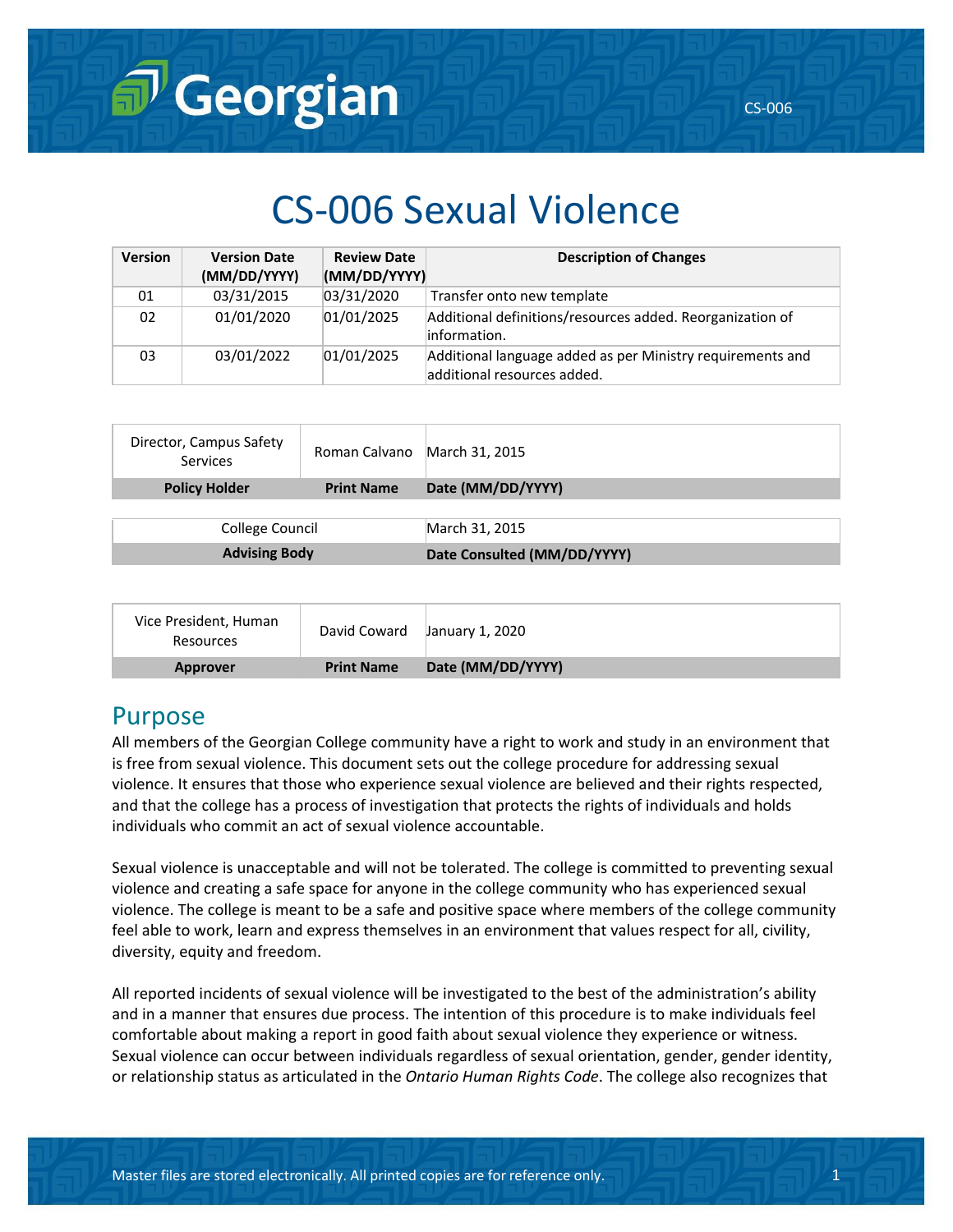individuals who experience or are impacted by sexual violence may experience emotional, psychological, academic or other difficulties.

### Scope

This procedure applies to all members of the college community including employees, governors, students, contractors, suppliers, volunteers and visitors.

#### **Related Procedures and/or Legislative Requirements**

In addition to this procedure, there are other statutes and institutional procedures, guidelines and regulations that may apply. Examples include, but are not limited to:

- Academic Collective Agreement
- Conflict of Interest Procedure
- *Criminal Code of Canada*
- Employee Code of Conduct
- *Ontario Occupational Health and Safety Act*
- *Ontario Human Rights Code*
- Residence Community Living Standards
- Student Code of Conduct
- Support Staff Collective Agreement (Full Time and Part Time)
- "Who to Call: Identifying and responding to students in distress" guideline
- Workplace Violence and Workplace Harassment Procedure

# **Definitions**

| <b>Word/Term</b>         | <b>Definition</b>                                                                                                                                                                                                                                                                                                                                                                                                                                                                                                             |
|--------------------------|-------------------------------------------------------------------------------------------------------------------------------------------------------------------------------------------------------------------------------------------------------------------------------------------------------------------------------------------------------------------------------------------------------------------------------------------------------------------------------------------------------------------------------|
| <b>Sexual Violence</b>   | A broad term that describes any violence, physical or psychological, carried out<br>through sexual means or by targeting sexuality. This violence could take<br>different forms including sexual harassment and assault.                                                                                                                                                                                                                                                                                                      |
| <b>Sexual Assault</b>    | Sexual assault is any type of unwanted sexual act done by one person to<br>another that violates the sexual integrity of the victim and involves a range of<br>behaviours from any unwanted touching to penetration. Sexual assault may<br>include a broad range of behaviours such as the use of force, threats, abuse of<br>power or control toward a person, resulting in a physical act that is sexual in<br>nature where one party has not freely agreed, consented to, or is incapable of<br>consenting to such an act. |
| <b>Sexual Harassment</b> | A course of vexatious comment, conduct and/or communication based on sex,<br>sexual orientation, gender, gender identity, or gender expression that is known<br>or should have been known to be unwelcome. Sexual harassment includes<br>making unwelcome sexual solicitations, attentions, or advances; the implied or<br>expressed promise of benefits or advancement in return for sexual favours;<br>threats of reprisals for rejecting unwelcome solicitations or advances; engaging                                     |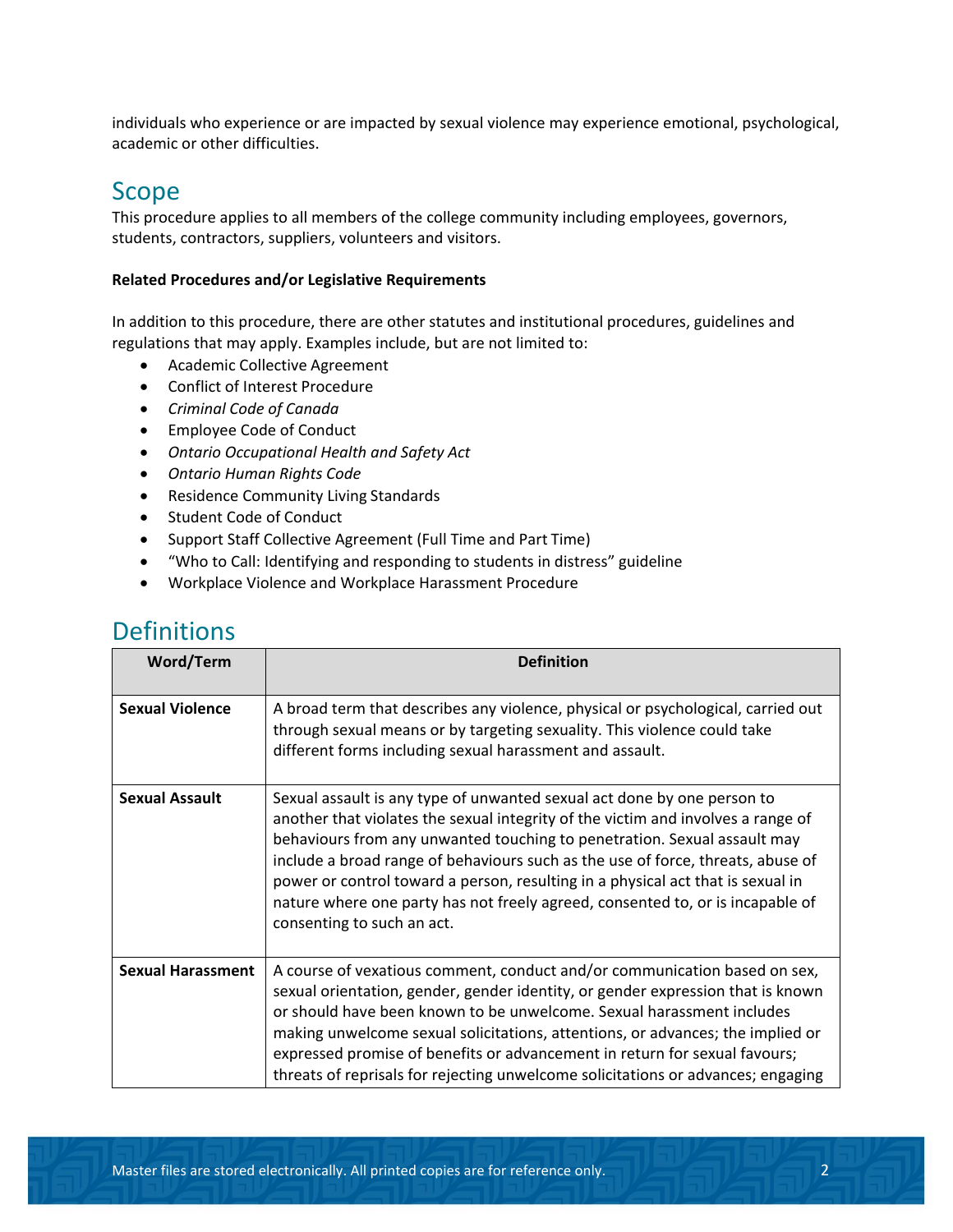|         | in comment or conduct that creates a hostile or poisoned environment to<br>persons of a specific sex, sexual orientation, gender identity, or gender<br>expression; and incidents that occur through electronic means.                                                                                                                                                                                                                                                                                                                             |  |  |
|---------|----------------------------------------------------------------------------------------------------------------------------------------------------------------------------------------------------------------------------------------------------------------------------------------------------------------------------------------------------------------------------------------------------------------------------------------------------------------------------------------------------------------------------------------------------|--|--|
| Consent | For the purpose of this procedure, consent is the voluntary and explicit<br>agreement to engage in the sexual activity in question. It is willingly agreeing to<br>engage in specific sexual behaviour, and requires that a person is able to freely<br>choose between two options: yes and no. This means there must be an<br>understandable exchange of affirmative words or conduct, which indicates a<br>willingness to participate in mutually agreed upon sexual activity. It is also<br>imperative that everyone understands the following: |  |  |
|         | Silence or non-communication cannot be interpreted as consent and a<br>person in a state of diminished judgment cannot consent.                                                                                                                                                                                                                                                                                                                                                                                                                    |  |  |
|         | A person is incapable of giving consent if they are asleep, unconscious<br>or otherwise unable to communicate.                                                                                                                                                                                                                                                                                                                                                                                                                                     |  |  |
|         | A person who has been threatened or coerced into engaging in the<br>sexual activity is not consenting to it.                                                                                                                                                                                                                                                                                                                                                                                                                                       |  |  |
|         | A person who is drugged is unable to consent.                                                                                                                                                                                                                                                                                                                                                                                                                                                                                                      |  |  |
|         | A person who is unconscious or incapable of consenting due to the use<br>of alcohol or drugs, they cannot legally give consent. Without consent,<br>it is sexual assault.                                                                                                                                                                                                                                                                                                                                                                          |  |  |
|         | A person may be unable to give consent if they have a mental disability<br>preventing them from fully understanding the sexual acts or sexual<br>activity being contemplated.                                                                                                                                                                                                                                                                                                                                                                      |  |  |
|         | The fact that consent was given in the past to a sexual or dating<br>relationship does not mean that consent is deemed to exist for all future<br>sexual activity.                                                                                                                                                                                                                                                                                                                                                                                 |  |  |
|         | A person can withdraw consent by words, expressions or conduct at any<br>time during the course of a sexual encounter.                                                                                                                                                                                                                                                                                                                                                                                                                             |  |  |
|         | A person is incapable of giving consent to a person in a position of trust,<br>power or authority when the person in the position of authority is<br>abusing that position to initiate a sexual relationship with a student or a<br>subordinate.                                                                                                                                                                                                                                                                                                   |  |  |
|         | A person cannot give consent on behalf of another person.                                                                                                                                                                                                                                                                                                                                                                                                                                                                                          |  |  |
|         | A person who is under the age of 16 cannot consent to sexual activity<br>with another person who is five or more years older than them, and a                                                                                                                                                                                                                                                                                                                                                                                                      |  |  |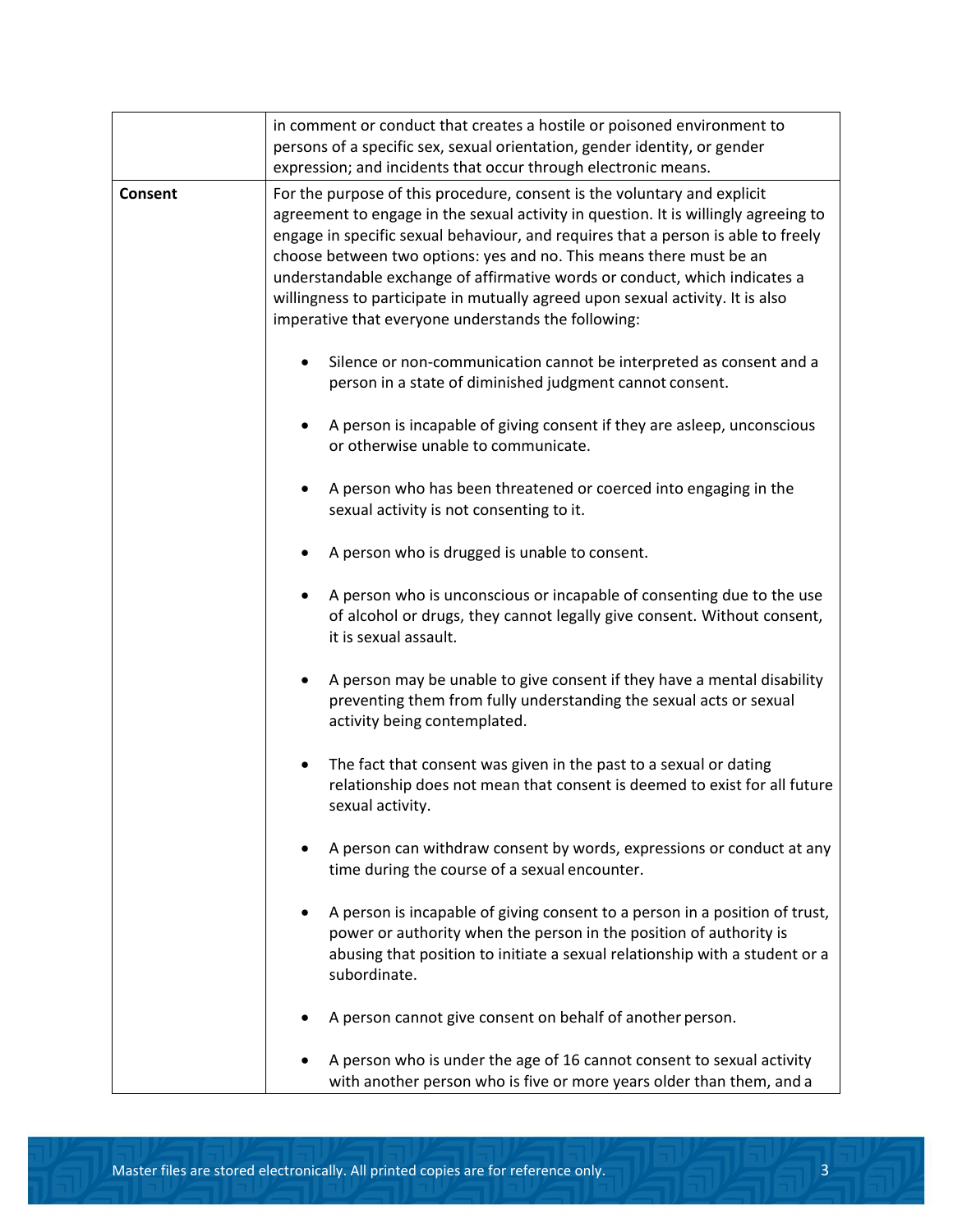|                                              | person who is under the age of 14 cannot consent to sexual activity with<br>another person who is two or more years older than them. For the<br>purpose of this procedure, such persons will be referred to as persons<br>not having reached the age of consent (see age of consent definition<br>below).<br>A person initiating sexual activity must ensure clear and affirmative<br>responses are communicated by the person they are engaging with<br>sexually and that the person has reached the age of consent.                                                                                                                                                                                          |  |
|----------------------------------------------|----------------------------------------------------------------------------------------------------------------------------------------------------------------------------------------------------------------------------------------------------------------------------------------------------------------------------------------------------------------------------------------------------------------------------------------------------------------------------------------------------------------------------------------------------------------------------------------------------------------------------------------------------------------------------------------------------------------|--|
|                                              | NOTE: The Criminal Code defines "consent" as follows:                                                                                                                                                                                                                                                                                                                                                                                                                                                                                                                                                                                                                                                          |  |
|                                              | The voluntary agreement of the complainant to engage in the sexual activity in<br>question. No consent is obtained, where<br>the agreement is expressed by the words or conduct of a person other                                                                                                                                                                                                                                                                                                                                                                                                                                                                                                              |  |
|                                              | than the complainant                                                                                                                                                                                                                                                                                                                                                                                                                                                                                                                                                                                                                                                                                           |  |
|                                              | the complainant is incapable of consenting to the activity                                                                                                                                                                                                                                                                                                                                                                                                                                                                                                                                                                                                                                                     |  |
|                                              | the accused induces the complainant to engage in the activity by<br>abusing a position of trust, power or authority                                                                                                                                                                                                                                                                                                                                                                                                                                                                                                                                                                                            |  |
|                                              | the complainant expresses, by words or conduct, a lack of agreement to<br>engage in the activity                                                                                                                                                                                                                                                                                                                                                                                                                                                                                                                                                                                                               |  |
|                                              | the complainant, having consented to engage in sexual activity,<br>expresses, by words or conduct, a lack of agreement to continue to<br>engage in the activity                                                                                                                                                                                                                                                                                                                                                                                                                                                                                                                                                |  |
| Acquaintance<br><b>Sexual Violence</b>       | Sexual violence that is forced, manipulated, or coerced by a partner, friend or<br>acquaintance.                                                                                                                                                                                                                                                                                                                                                                                                                                                                                                                                                                                                               |  |
| Age of Consent for<br><b>Sexual Activity</b> | The age at which a person can legally consent to sexual activity. In Canada, 16 is<br>the legal age of consent for sexual acts, and children under 12 can never legally<br>consent to sexual acts. However, there are variations on the age of consent for<br>adolescents who are close in age between the ages of 12 and 16. Twelve and 13-<br>year-olds can consent to sexual involvement with a person who is less than two<br>years older than themselves. Fourteen and 15-year-olds can consent to sexual<br>involvement with a person who is less than five years older. Youth who are 16 or<br>older can consent to sexual involvement with a person who is not in a position<br>of trust or authority. |  |
| <b>Coercion</b>                              | In the context of sexual violence, coercion is unreasonable and persistent<br>pressure for sexual activity. Coercion is the use of emotional manipulation,<br>power or authority, blackmail, threats to family or friends, or the promise of                                                                                                                                                                                                                                                                                                                                                                                                                                                                   |  |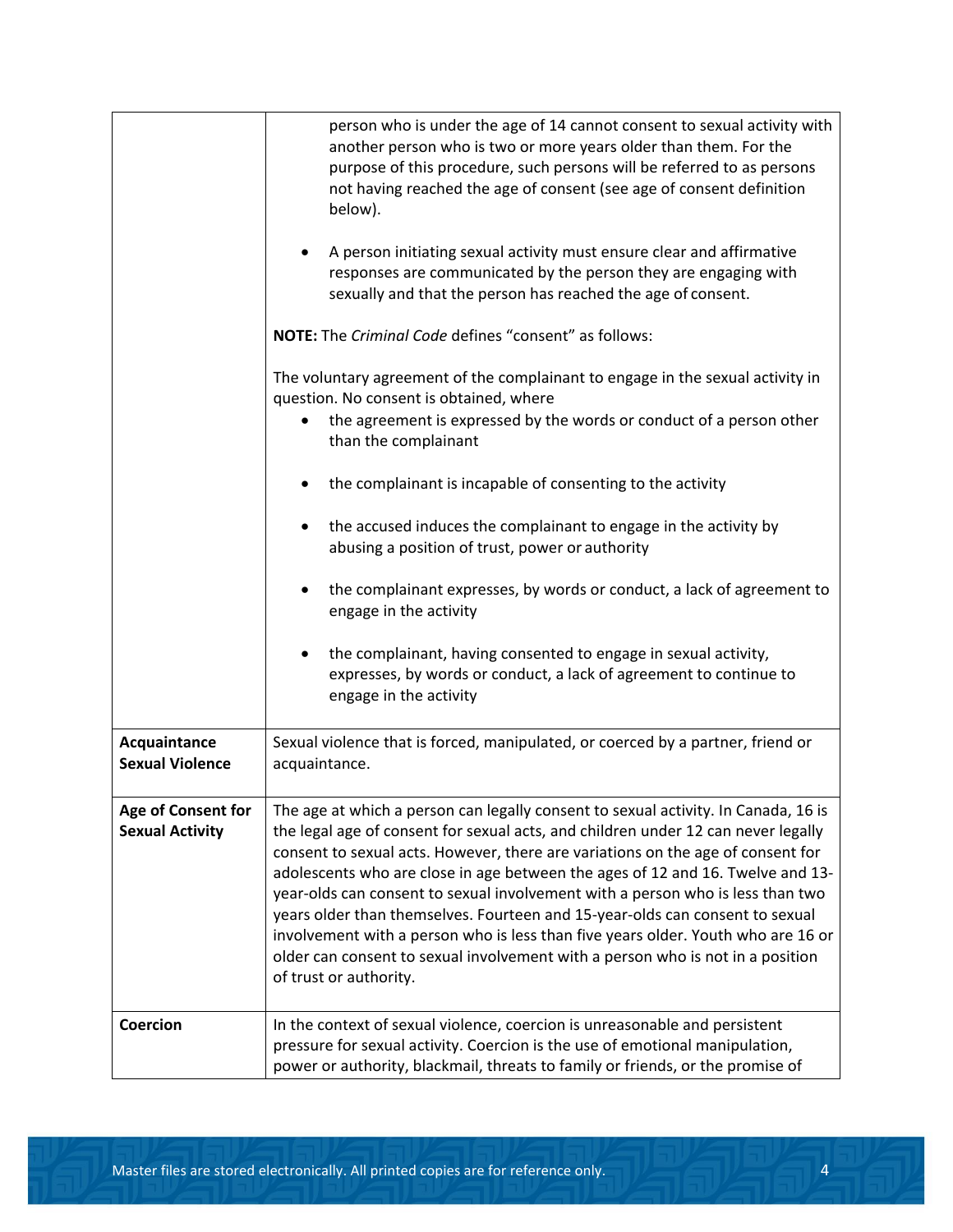|                                                   | rewards or special treatment, to persuade someone to do something they do<br>not wish to do, of a sexual nature.                                                                                                                                                                                                                                                                                                                                                                                                                                                                                                                                                                            |  |  |
|---------------------------------------------------|---------------------------------------------------------------------------------------------------------------------------------------------------------------------------------------------------------------------------------------------------------------------------------------------------------------------------------------------------------------------------------------------------------------------------------------------------------------------------------------------------------------------------------------------------------------------------------------------------------------------------------------------------------------------------------------------|--|--|
| Complainant                                       | A person who experiences, witnesses, or otherwise becomes aware of an act or<br>allegation of sexual violence and reports the act or allegation to the college.                                                                                                                                                                                                                                                                                                                                                                                                                                                                                                                             |  |  |
| Disclosure of<br><b>Sexual Violence</b>           | A student who has been affected by sexual violence informs the college about<br>that experience for the purpose of accessing supports, services, advice and<br>accommodations and not necessarily to initiate an investigation by the college.                                                                                                                                                                                                                                                                                                                                                                                                                                              |  |  |
| <b>Drug-Facilitated</b><br><b>Sexual Violence</b> | Sexual violence involving the use of alcohol and/or drugs to control, overpower<br>or subdue a victim.                                                                                                                                                                                                                                                                                                                                                                                                                                                                                                                                                                                      |  |  |
| Respondent                                        | A person against whom an accusation of sexual violence is made, whether or<br>not a formal proceeding has been commenced.                                                                                                                                                                                                                                                                                                                                                                                                                                                                                                                                                                   |  |  |
| <b>Reports of Sexual</b><br><b>Violence</b>       | A student who has been affected by sexual violence informs the college about<br>that experience for the purposes of initiating the college's investigation and<br>adjudication procedure. Or when the college is informed of an incident of<br>sexual violence and initiates an investigation.                                                                                                                                                                                                                                                                                                                                                                                              |  |  |
| <b>Stalking</b>                                   | A form of criminal harassment prohibited by the Criminal Code of Canada. It<br>involves conduct that occurs on more than one occasion, which collectively<br>instills fear in the victim or threatens the victim's safety or mental health.<br>Stalking can also include threats of harm to the victim's friends and/or family.<br>Stalking for a sexual purpose is a type of sexual violence. This type of conduct<br>may include, but is not limited to:<br>non-consensual communications (face to face, phone, email, social<br>media)<br>threatening or obscene gestures<br>surveillance<br>sending unsolicited gifts<br>"creeping" via social media/cyber-stalking<br>uttering threats |  |  |
| <b>Survivor or Victim</b>                         | Someone who has experienced sexual violence may choose to identify as a<br>survivor or a victim. The term survivor is used throughout this procedure<br>because some who have experienced sexual violence believe they have<br>overcome the violent experience and do not wish to identify with victimization.<br>It is the prerogative of the person who has experienced sexual violence to<br>determine whether they identify as a survivor or victim.                                                                                                                                                                                                                                    |  |  |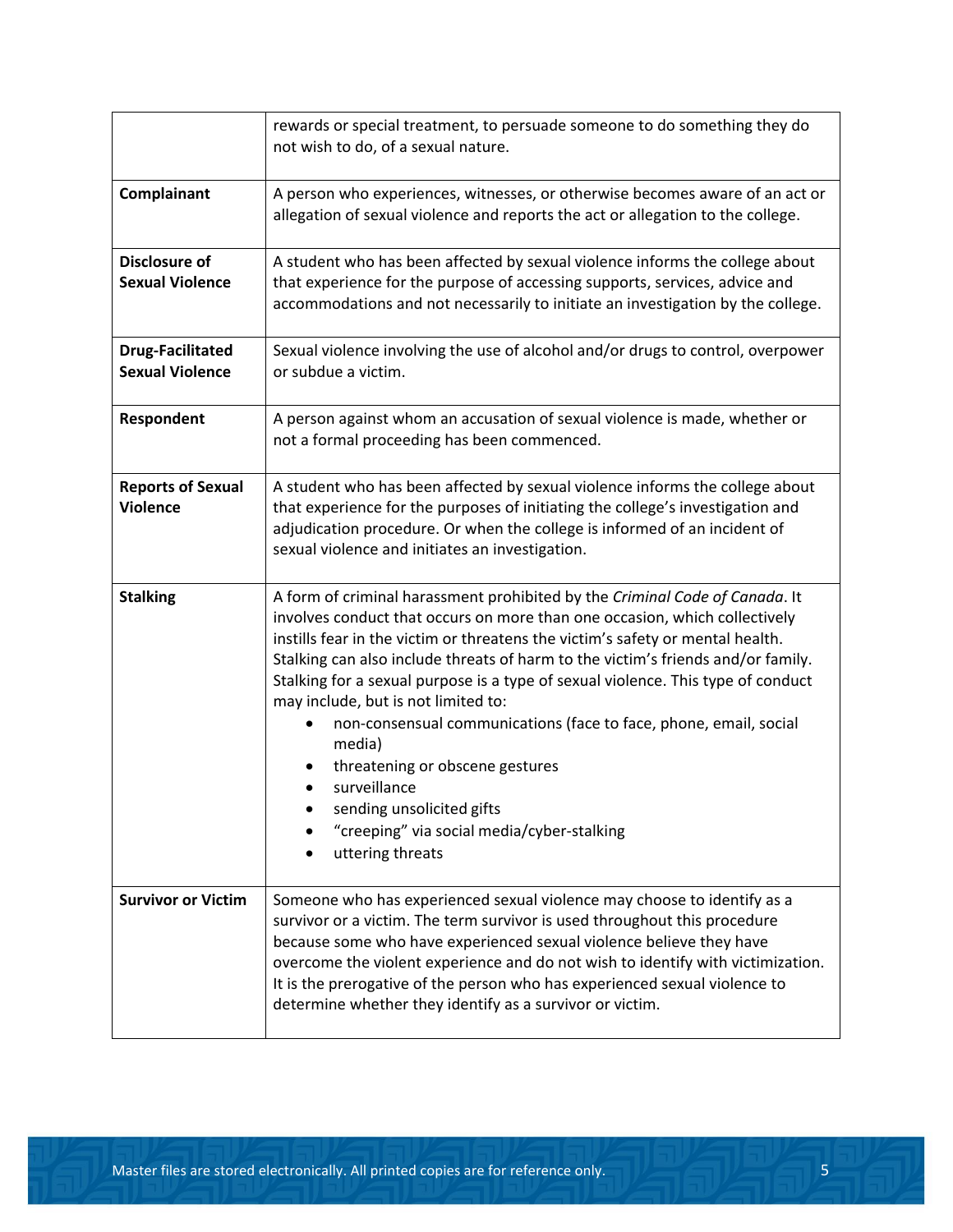# Responsibility

Everyone on campus has a role to play in responding to incidents of sexual violence, some campus members will have specific responsibilities. For more specific responsibilities please see Roles and Responsibilities in the Procedure section 1.7 below.

# **Policy**

In addition to the commitments outlined below, Georgian College also has a Board Policy on Sexual Violence, which is posted for reference to the public on the Georgian College website in the About Us heading, and under the Board Policies.

The college is committed to:

- assisting those affected by sexual violence by providing detailed information and support, such as provision of and/or referral to counselling and medical care, information about legal options, and appropriate academic and other accommodations
- ensuring survivors' right to be believed, and that their right to dignity and respect is protected throughout the process of disclosure, investigation and institutionalresponse
- addressing harmful attitudes and behaviours that attribute blame to those affected by sexual violence
- dispelling myths and misconceptions on sexual violence see Appendix I
- treating survivors with compassion and recognizing they are the final decision-makers about their own best interests
- ensuring a process for internal investigations is in place for when sexual violence is reported, even if the survivor chooses not to report the sexual violence to thepolice
- ensuring the process for investigation and adjudication of complaints is in accordance with college policies, procedures, standards and collective agreements, and ensures fairness and due process for those involved
- ensuring co-ordination and communication among the various departments who are most likely to be involved in the response to a report of sexual violence
- engaging in public education and prevention activities
- educating the college community about sexual violence and how to respond to reports of sexual violence
- promoting a campus atmosphere in which sexual violence is not tolerated
- monitoring and updating this procedure to ensure it remains effective and consistent with legislation and other relevant college procedures

# **Procedures**

#### **1.1 Reporting and Responding to Sexual Violence**

A complaint of sexual violence can be made by any member of the college community. Members of the college community should immediately report sexual violence incidents they witness, have knowledge of, or have reason to believe may occur.

Persons in a position of authority, including all staff and persons directing the activities of others, shall take immediate action to respond to or to prevent sexual violence from occurring. Options for responding to and preventing sexual violence include contacting security or emergency services if there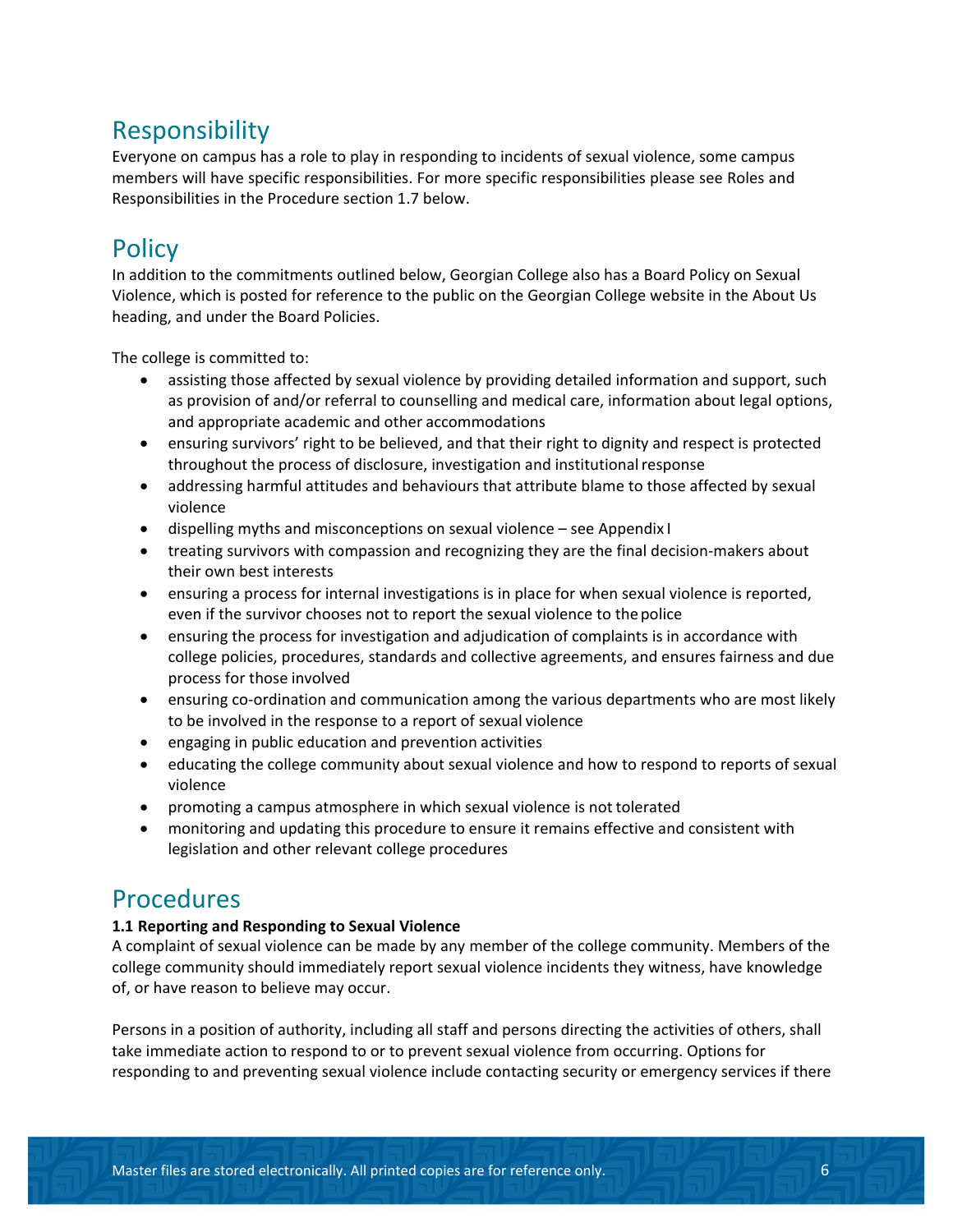is a safety risk or an immediate crisis. In addition, if a disclosure of sexual violence is made by a student to any staff member of the college, it is required that the staff member confidentially connect that student with Counselling Services or Campus Safety Services. If the student is hesitant or unwilling to attend Counselling Services or Campus Safety Services then the staff member is expected to confidentially report the disclosure to a counsellor in Counselling Services.

Where the college becomes aware of incidents of sexual violence by a member of the college community or against a member of the college community, which occur on or off college property and that pose a risk to the safety of members of the college community, the college shall take all reasonable steps to ensure the safety of the college community.

#### **1.2 Due Process and Procedural Fairness**

The college will follow the principles of due process and procedural fairness in dealing with all complaints made pursuant to this procedure. Respondents will be advised of the allegations against them, and provided with an opportunity to respond.

#### **1.3 Right to Withdraw a Complaint**

A complainant has the right to withdraw a complaint at any stage of the process. The college may continue to investigate and act on the complaint if the college believes that there is a risk of harm to self or others.

#### **1.4 Protection from Reprisals, Retaliation or Threats**

It is contrary to this procedure for any person to retaliate, engage in reprisals, or threaten to retaliate against a complainant or other individual for:

- having made a complaint under this procedure or other college procedures
- having made a complaint under the *Ontario Human Rights Code*
- having participated or cooperated in an investigation under this procedure or the *Ontario Human Rights Code*
- having supported a complainant, survivor, witness or other person who has pursued rights under this procedure or the *Ontario Human Rights Code*

Anyone engaged in retaliatory conduct or reprisals is subject to disciplinary action.

#### **1.5 Multiple Proceedings**

Where criminal and/or civil proceedings are commenced in respect of the allegations of sexual violence, the college may conduct a parallel investigation into such allegations, and will make its own determination in accordance with its policies and procedures. Where there is an ongoing criminal investigation, the college will co-operate with the police. Survivors have the right to pursue both a college complaint as well as criminal and/or civil proceedings.

#### **1.6 Confidentiality**

Confidentiality is important to those affected by sexual violence. The confidentiality of persons involved in a report of sexual violence will be protected to the greatest extent possible without compromising the safety of others. The College will respect the confidentiality of all persons involved in a report of sexual violence.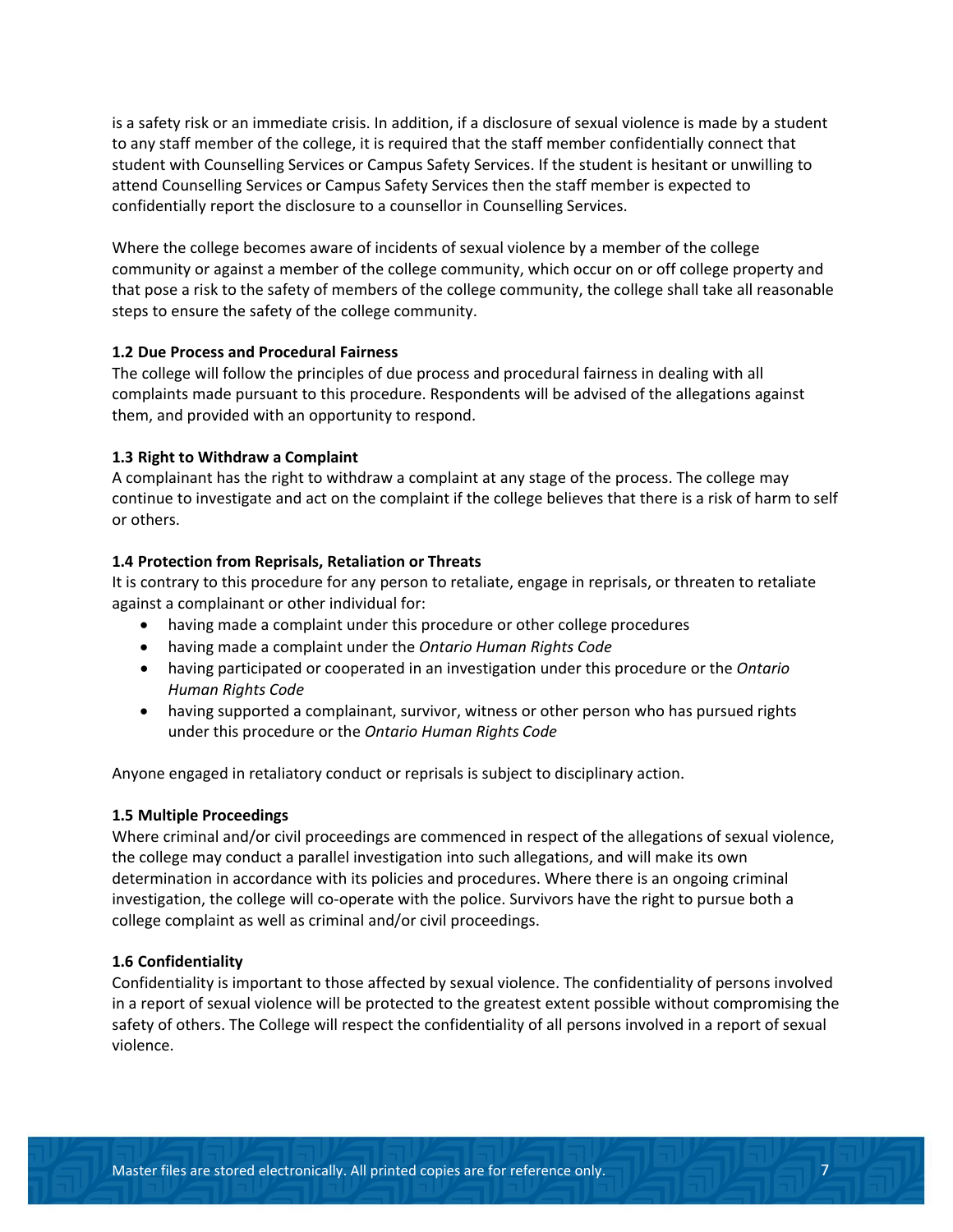Confidentiality cannot be assured when there are reasonable grounds to believe that anyone in the college or wider community is at risk of harm. In such circumstances, the least amount of information possible will be shared with those necessary to prevent further harm to anyone at risk.

Where the college becomes aware of an allegation of sexual violence involving or affecting the Georgian community, the college will enact a plan to ensure the safety of the college community and may share limited confidential information with appropriate college representatives and external parties to meet applicable legislative or procedural requirements.

Where a disclosure of sexual violence is made it is expected that all staff will keep this information confidential with the exception of reporting all disclosures to a counsellor in Counselling Services.

#### **1.7 Roles and Responsibilities**

While everyone on campus has a role to play in responding to incidents of sexual violence, some campus members will have specific responsibilities:

#### **1.7.1 All Faculty, Staff and Administrators**

- If you become aware of an incident of sexual violence against a member of the college community, confidentially report the allegation immediately, within the limits outlined in section 1.7 Confidentiality, as follows:
	- Counselling Services (for students) **705.722.1523**
	- Campus Safety Services **705.722.5100**
	- Human Resources (for employees) **705.728.1968, ext. 1630**
- If a disclosure is made by a student seeking support or academic accommodation, refer the student to Counselling Services, who will liaise with appropriate college departments to provide appropriate accommodations. Accommodations may include, but are not limited to, extended time on assignments, changing classroom or work proximity of the survivor and respondent, or implementing scheduling of service access times for the survivor to ensure the respondent is not present.
- If a disclosure is made by an employee seeking support and workplace accommodation as a result of sexual violence, refer the employee to Human Resources for assistance. An appropriate accommodation plan will be developed and support provided
- Facilitate academic accommodations as required

#### **1.7.2 Counselling Services**

- Recommend academic accommodations as appropriate
- Provide psychological and emotional support

#### **1.7.3 Human Resources**

- Provide support resources, accommodations and assistance with any incidents relating to employees
- Take action as required under the Employee Code of Conduct, Workplace Discipline Procedure and Workplace Violence legislation

#### **1.7.4 Campus Safety Services**

• Conduct investigations and/or assist with gathering evidence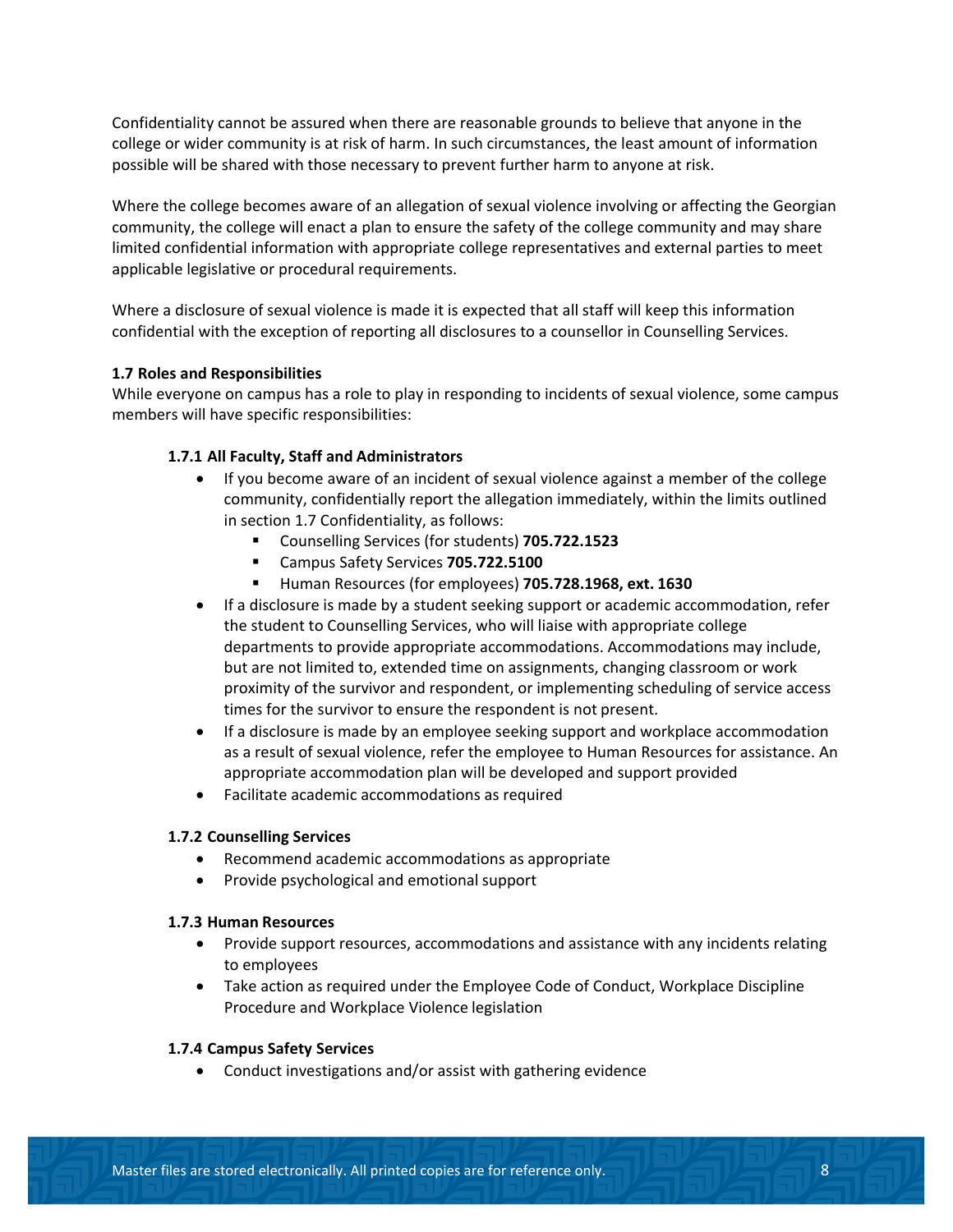- Make findings, implement sanctions or make recommendations for sanctions as per the Student and Employee Code of Conduct
- Implement measures to reduce sexual violence on campus and safeguard the college community

#### **2.1 If You Have Experienced or Have Been Affected by Sexual Violence**

- **A. Go to a safe place**
- **B. Get medical attention**
- **C. Seek support, counselling and accommodations:**
	- Students:
		- Counselling Services **705.722.1523**
		- Nurse Practitioner Clinic (Barrie Campus) **705.722.1581**
		- Good2Talk 24-hour line **866.925.5454**
		- Keepmesafe 24-hour line for international students **1.844.451.9700**
		- **Simcoe County Crisis Line 705-728-5044**
		- Mystudentplan**.**ca (includes video counselling)
		- Athena's Sexual Assault Counselling and Advocacy 24-hour line **800.987.0799**
		- Safe@Georgian app (for all of the above information and more)
	- Employees:
		- Human Resources **705.728.1968, ext. 1630**
		- Employee Assistance Program **800.268.5211**
		- Athena's Sexual Assault Counselling and Advocacy 24-hour line **800.987.0799**
		- Safe@Georgian app (for all of the above information and more)

#### **D. Report the incident:**

- If there is an imminent risk to safety, call **911**
- Campus Safety Services 24-hour line **705.722.5100**
- Director of Campus Safety Services **705.728.1968, ext. 1190**
- Manager of Conflict Resolution and Investigations **705.728.1968, ext. 1012**
- Human Resources **705.728.1968, ext. 1630**
- Contact your local police
- Safe@Georgian app (for all of the above information and more)

#### **E. Know Your Rights:**

Anyone who has experienced sexual violence has the right to:

- be believed and treated with dignity and respect
- be informed about internal and external services and resources
- choose the services you feel will be most helpful
- decide whether to report to Campus Safety Services and/or your local police
- have your complaint acted upon by the college in a thorough and expedited manner
- have an on-campus investigation with the institution's full cooperation
- have a safety plan including reasonable measure to prevent contact with the respondent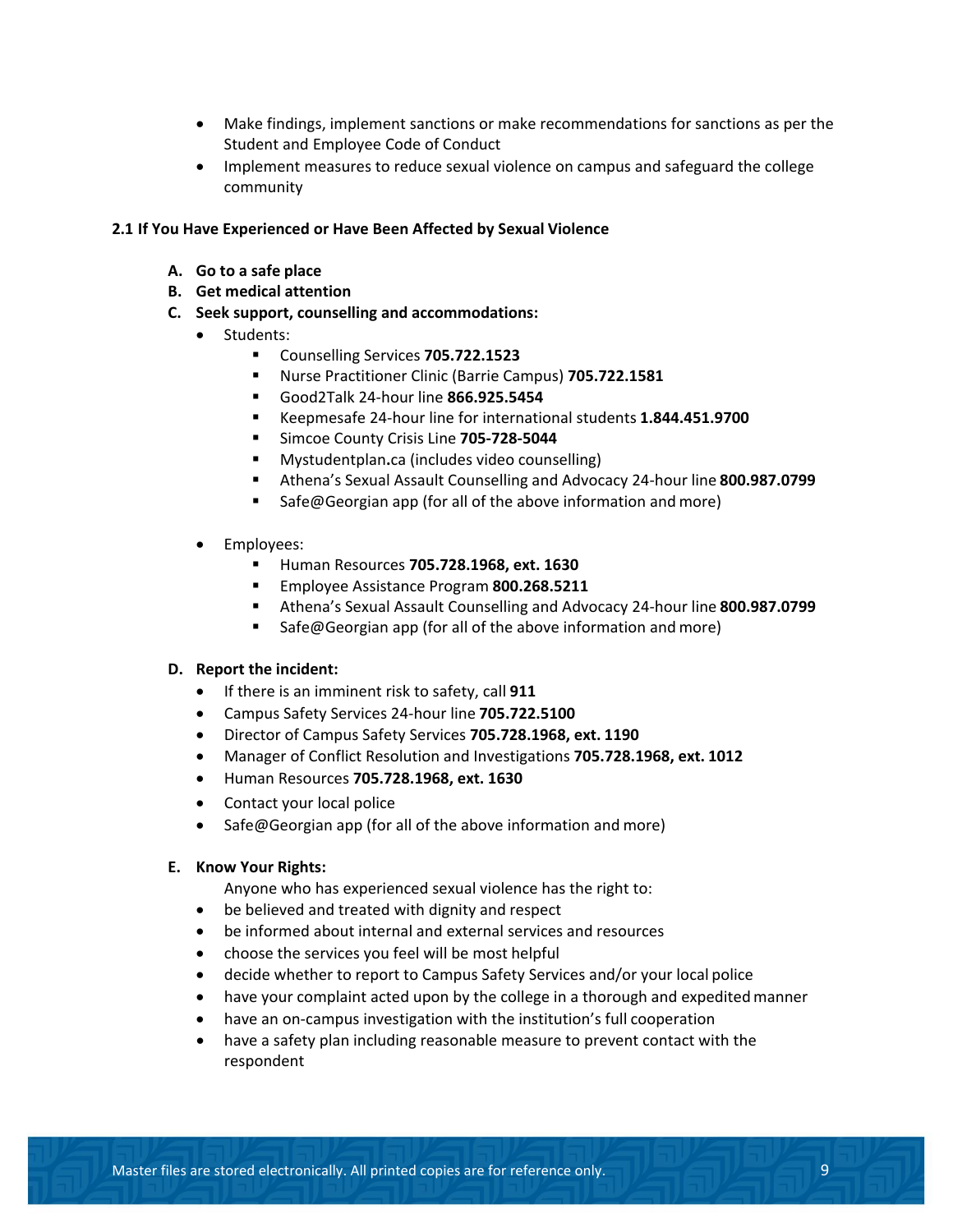Information, resources and services are outlined in section 2.1, 2.7 and Appendix II, and on the college website:

- Campus Safety Services: [www.georgiancollege.ca/about-georgian/campus-safety](http://www.georgiancollege.ca/about-georgian/campus-safety-services)[services](http://www.georgiancollege.ca/about-georgian/campus-safety-services)
- Counselling Services: [www.georgiancollege.ca/student-life/student](http://www.georgiancollege.ca/student-life/student-services/counselling/)[services/counselling/](http://www.georgiancollege.ca/student-life/student-services/counselling/)
- Health Services: [www.georgiancollege.ca/student-life/student-services/health-services/](http://www.georgiancollege.ca/student-life/student-services/health-services/)
- Human Resources[:](https://georgiancollege.sharepoint.com/sites/Employee/HumanResourceServices/SitePages/contact.aspx) [https://georgiancollege.sharepoint.com/sites/Employee/HumanResourceServices/SiteP](https://georgiancollege.sharepoint.com/sites/Employee/HumanResourceServices/SitePages/contact.aspx) [ages/contact.aspx](https://georgiancollege.sharepoint.com/sites/Employee/HumanResourceServices/SitePages/contact.aspx)
- Employment and Family Assistance Program (EAP)[:](https://georgiancollege.sharepoint.com/sites/Employee/ManagerResources/Documents/Morneau_Shepell_EAP_Brochure.pdf) [https://georgiancollege.sharepoint.com/sites/Employee/ManagerResources/Document](https://georgiancollege.sharepoint.com/sites/Employee/ManagerResources/Documents/Morneau_Shepell_EAP_Brochure.pdf) [s/Morneau\\_Shepell\\_EAP\\_Brochure.pdf](https://georgiancollege.sharepoint.com/sites/Employee/ManagerResources/Documents/Morneau_Shepell_EAP_Brochure.pdf)

#### **2.2 If You Witness or are Informed of an Incident of Sexual Violence**

- **A. If you witness sexual violence, there are options for reporting, advice and support:**
	- Students:
		- Counselling Services **705.722.1523**
		- Good2Talk 24-hour line **866.925.5454**
		- **Simcoe County Crisis Line 705-728-5044**
		- Athena's Sexual Assault Counselling and Advocacy 24-hour line **800.987.0799**
		- Campus Security 24-hour line **705.722.5100**
		- Director, Campus Safety Services **705.728.1968, ext. 1190**
		- Manager of Conflict Resolution and Investigations **705.728.1968, ext. 1012**
		- **Contact your local police**
	- Employees:
		- Human Resources **705.728.1968, ext. 1630**
		- Employee Assistance Program **800.268.5211**
		- Athena's Sexual Assault Counselling and Advocacy 24-hour line **800.987.0799**
		- Campus Security 24-hour line **705.722.5100**
		- Director, Campus Safety Services **705.728.1968, ext. 1190**
		- Manager of Conflict Resolution and Investigations **705.728.1968, ext. 1012**
		- **Contact your local police**

#### **B. If you become aware of sexual violence:**

- Students and Employees: If someone affected by sexual violence discloses to you, provide a supportive response:
	- listen without judgement and accept the disclosure as true
	- communicate that sexual violence is not the survivor'sfault
	- help the individual access available college or external services, including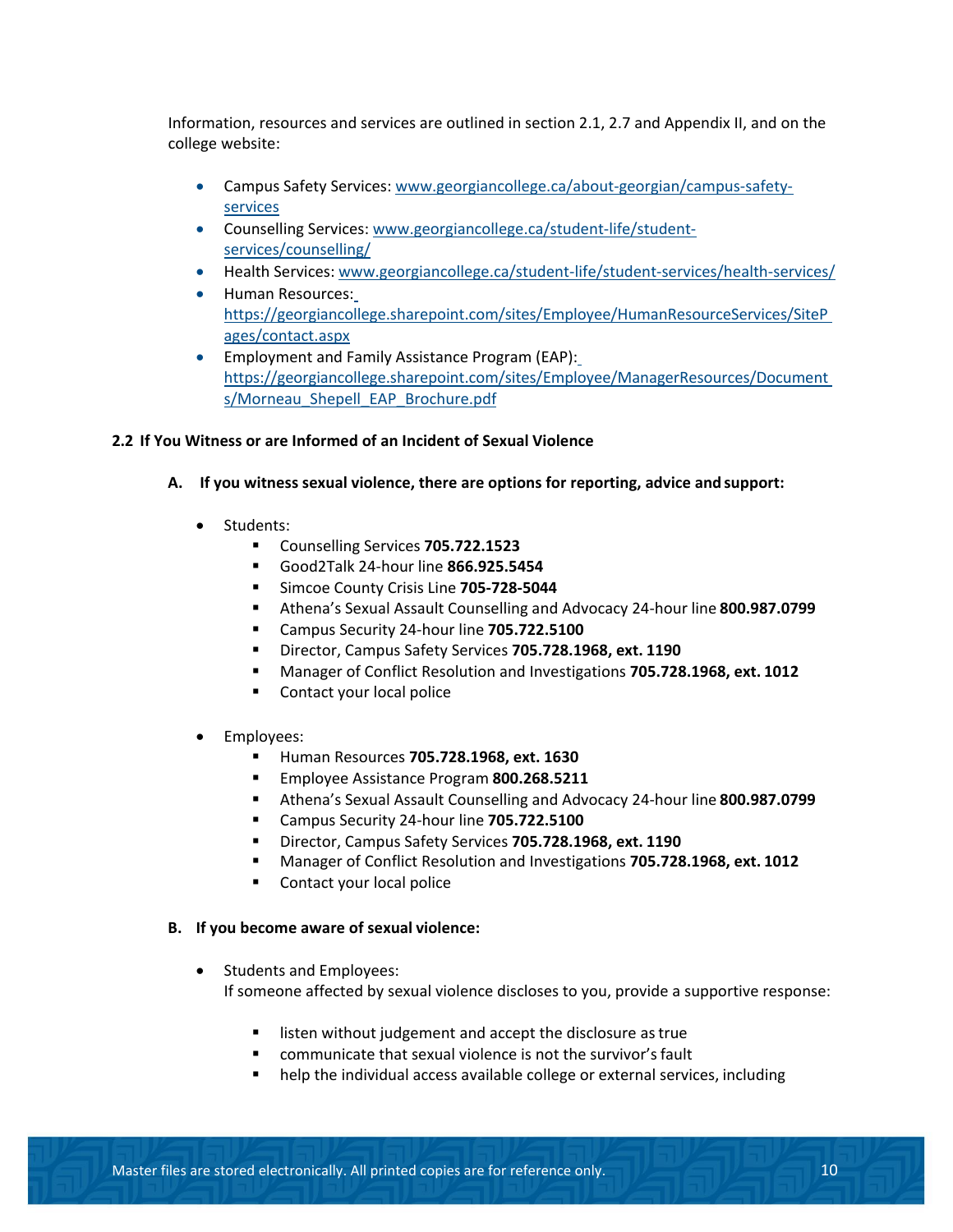medical care and counselling

- **F** respect the individual's right to choose the services they feel are most appropriate and to decide whether to report to the police and/or Campus Safety Services
- recognize that disclosing can be traumatic and an individual's ability to recall the events may be limited
- respect the individual's choices as to what and how much they disclose about their experience
- maintain confidentiality and anonymity, subject to section 1.7 Confidentiality

#### **2.3 If You Have Been Named as a Respondent**

Do not contact the complainant or survivor. You can speak with someone in the campus community who can help support you.

- If you are a student, the Office of the Dean of Students or Campus Safety Services can advise on resources available to you, and can help you to understand the Student Code of Conduct. You may also seek confidential counselling through Student Success Services: [www.georgiancollege.ca/student-life/student-services/counselling/](http://www.georgiancollege.ca/student-life/student-services/counselling/)
- If you are an employee, Human Resources or Campus Safety Services can advise on resources available to you, and can help you understand the Employee Code of Conduct or the Student Code of Conduct, where applicable. You may also wish to contact your local union or staff association representative for assistance[.](https://georgiancollege.sharepoint.com/sites/Employee/HumanResourceServices/SitePages/contact.aspx) [https://georgiancollege.sharepoint.com/sites/Employee/HumanResourceServices/SitePages/co](https://georgiancollege.sharepoint.com/sites/Employee/HumanResourceServices/SitePages/contact.aspx) [ntact.aspx](https://georgiancollege.sharepoint.com/sites/Employee/HumanResourceServices/SitePages/contact.aspx)

#### **2.3.1 What about legal advice?**

You may want to retain legal counsel given the potential for criminal action. You can seek information from Campus Safety Services regarding your options.

#### **2.3.2 What, if anything, will my parents or family members be told?**

All matters remain confidential, subject to section 1.7 Confidentiality.

#### **2.4 Communicating with Persons Affected by Sexual Violence**

Sensitive and timely communication with individuals who have been affected by sexual violence is an integral part of the college's initial response. To facilitate communication, the college will:

- Ensure members of Campus Safety Services, Counselling Services, and Human Resources are supportive of any member of the college community who experiences or are affected by sexual violence
- Ensure they respond in a prompt, compassionate, and personalized manner
- Ensure that complainants and respondents are provided with reasonable updates about the status of the college's investigation when such investigations are undertaken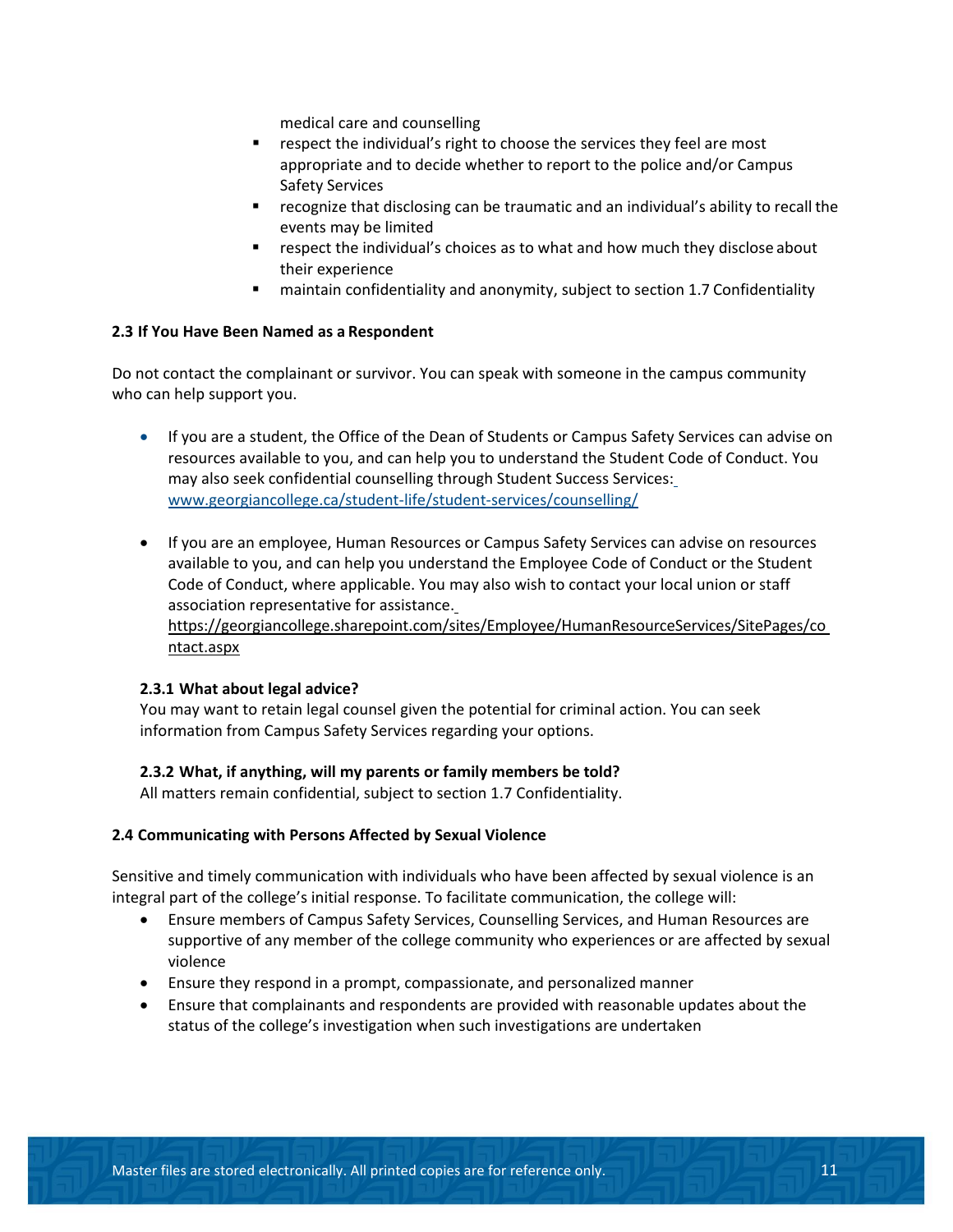#### **2.5 Filing a Formal Complaint**

Campus Safety Services, Counselling Services, or Human Resources can assist complainants to file a formal complaint. If the respondent is a member of the college community, a complaint may be filed under this procedure. See section 2.6 on how the college will respond to a report of sexual violence. Survivors may also wish to initiate civil or criminal proceedings. Campus Safety Services can assist by providing appropriate referrals.

#### **2.6 College Response to a Report of Sexual Violence**

Where a complaint of sexual violence has been made, the college will exercise care to protect and respect the rights of those involved. The college understands that individuals who have experienced sexual violence may wish to control whether or not, and how their experience will be dealt with by the police and/or the college. In most circumstances, the person will retain this control. However, in certain circumstances, the college may be required to initiate an internal investigation and/or inform the police of the need for a criminal investigation, even without the person's consent, if the college believes that there is a risk of harm to self or others. The confidentiality and anonymity of the persons affected will be safeguarded to the greatest extent possible.

A report of sexual violence may be referred to the police, or to other community resources at the survivor's request, where the persons involved are not members of the college community or in circumstances where the college is unable to initiate an investigation under this procedure.

A complainant acting in good faith, who discloses or reports sexual violence, will not be subject to actions for violations of the institution's policies related to drug and alcohol use at the time the sexual violence took place.

During the institution's investigative process, students who share their experience of sexual violence through disclosing, accessing support, and/or reporting to the university or college, will not be asked irrelevant questions from institution's staff or investigators, such as those relating to past sexual history or sexual expression.

#### **2.6.1 Where the Respondent is a Student**

Sexual violence is a serious violation of the Student Code of Conduct and the Residence Community Living Standards. For details of how an investigation is conducted and the potential outcome of an investigation see the following:

- Student Code of Conduct: [www.georgiancollege.ca/student-code-of-conduct/](http://www.georgiancollege.ca/student-code-of-conduct/)
- Residence Community Living Standards: [https://www.georgiancollege.ca/student](https://www.georgiancollege.ca/student-life/campus-services/residence-housing/residence-life/)[life/campus-services/residence-housing/residence-life/](https://www.georgiancollege.ca/student-life/campus-services/residence-housing/residence-life/)

#### **2.6.2 Where the Respondent is an Employee**

Sexual violence is a serious violation of the Employee Code of Conduct. Allegations against employees will be addressed in accordance with this procedure and any applicable collective agreement, and/or other college procedures. For details of how an investigation is conducted and the potential outcome of an investigation see the following:

- Employee Code of Conduct
- Workplace Discipline Procedure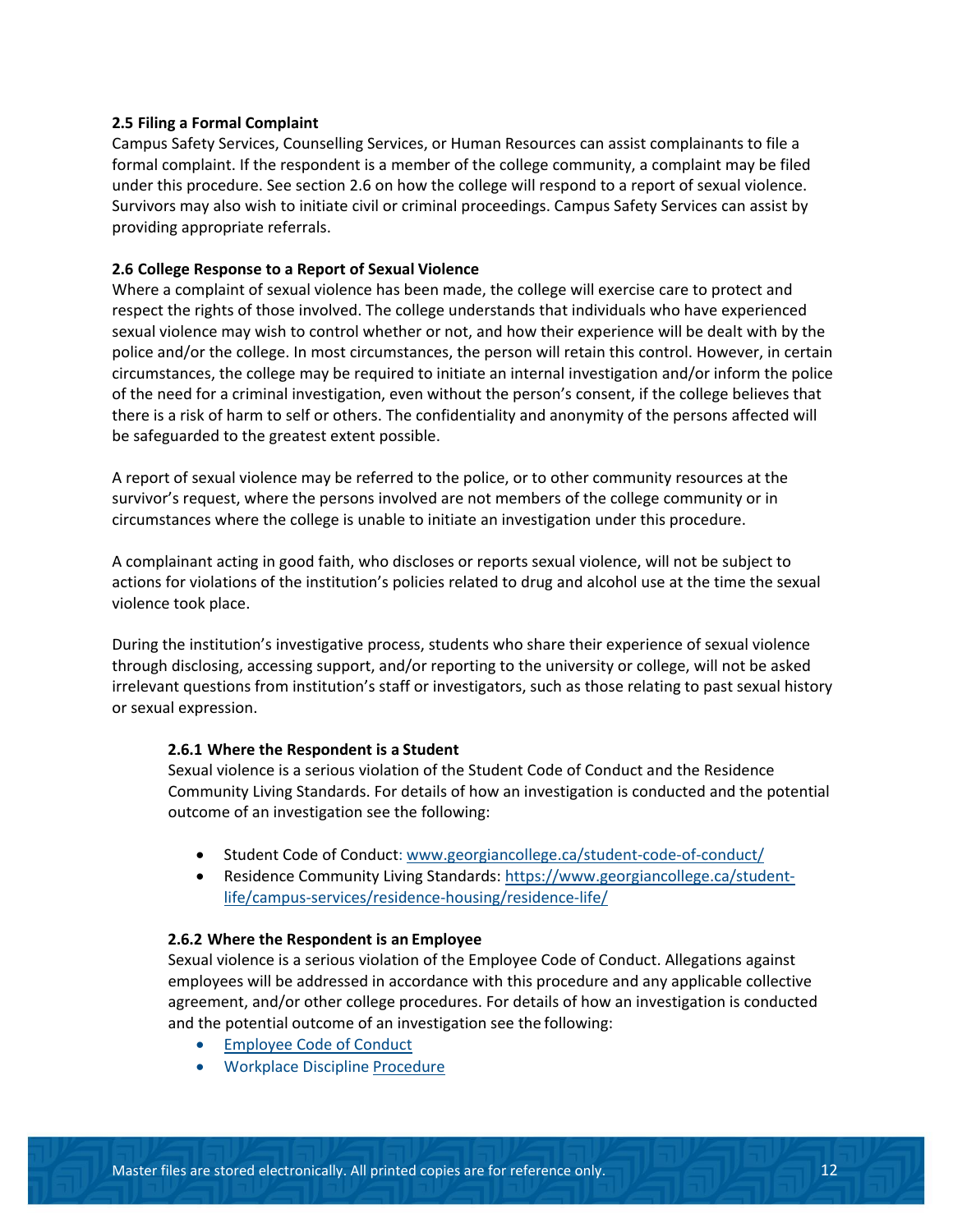#### **2.6.3 Where the Respondent is not a Student or Employee**

Contractors, suppliers, volunteers or visitors of the college are be subject to the Employee Code of Conduct and as such will be addressed accordingly if they engage in sexual violence or any other prohibited conduct. There is no formal appeal process for a supplier, volunteer or visitor violation.

| <b>Campus Region</b>         | <b>Sexual Assault Centre</b>                                                  | 24-hr Crisis Line            | Phone                        |
|------------------------------|-------------------------------------------------------------------------------|------------------------------|------------------------------|
| <b>Barrie</b>                | Athena's Sexual Assault Counselling &<br><b>Advocacy Centre</b>               | 800.987.0799                 | 705.526.3221                 |
| <b>Midland</b>               | <b>Athena's Sexual Assault Counselling &amp;</b><br><b>Advocacy Centre</b>    | 800.987.0799                 | 705.526.3221                 |
| <b>Muskoka</b>               | <b>Muskoka Parry Sound Coordinated Sexual</b><br><b>Assault Service</b>       | 800.461.2929                 | 705.646.2122                 |
| <b>Orangeville</b>           | Domestic and Sexual Assault, Headwaters<br><b>Health Care Centre</b>          | 519.941.4357<br>(HELP)       | 519.941.2702                 |
| <b>Orillia</b>               | Sexual Assault Treatment Centre, Orillia<br><b>Soldiers Memorial Hospital</b> | 705.737.2008<br>800.987.0799 | 705.327.9155<br>877.377.7438 |
| <b>Owen Sound</b>            | Grey Bruce Health Services Sexual<br><b>Assault/Partner Abuse Care Centre</b> | 519-376-2121 Ext.<br>2458    | 519-376-2121<br>Ext. 2458    |
| <b>South Georgian</b><br>Bay | Athena's Sexual Assault Counselling &<br><b>Advocacy Centre</b>               | 800.987.0799                 | 705.526.3221                 |

#### **2.7 Other Resources and Supports Available to You (See also Appendix II)**

### Acknowledgements

This procedure was developed using a number of resources, including the sexual assault policies and procedures from several colleges and universities in Ontario, notably, Durham College, University of Guelph and Lakehead University, as well as the Metropolitan Action Committee on Violence Against Women and Children discussion paper on sexual assault policies on campuses. The Ontario Women's Directorate resource – "Developing a Response to Sexual Violence: A Resource Guide for Ontario's Colleges and Universities" – served as a reference and the "Dispelling Myths and Misconceptions About Sexual Assault" chart is based on it. In addition, the Ontario Coalition of Rape Crisis Centres provided a list of sexual assault centres in Ontario and their hotline numbers.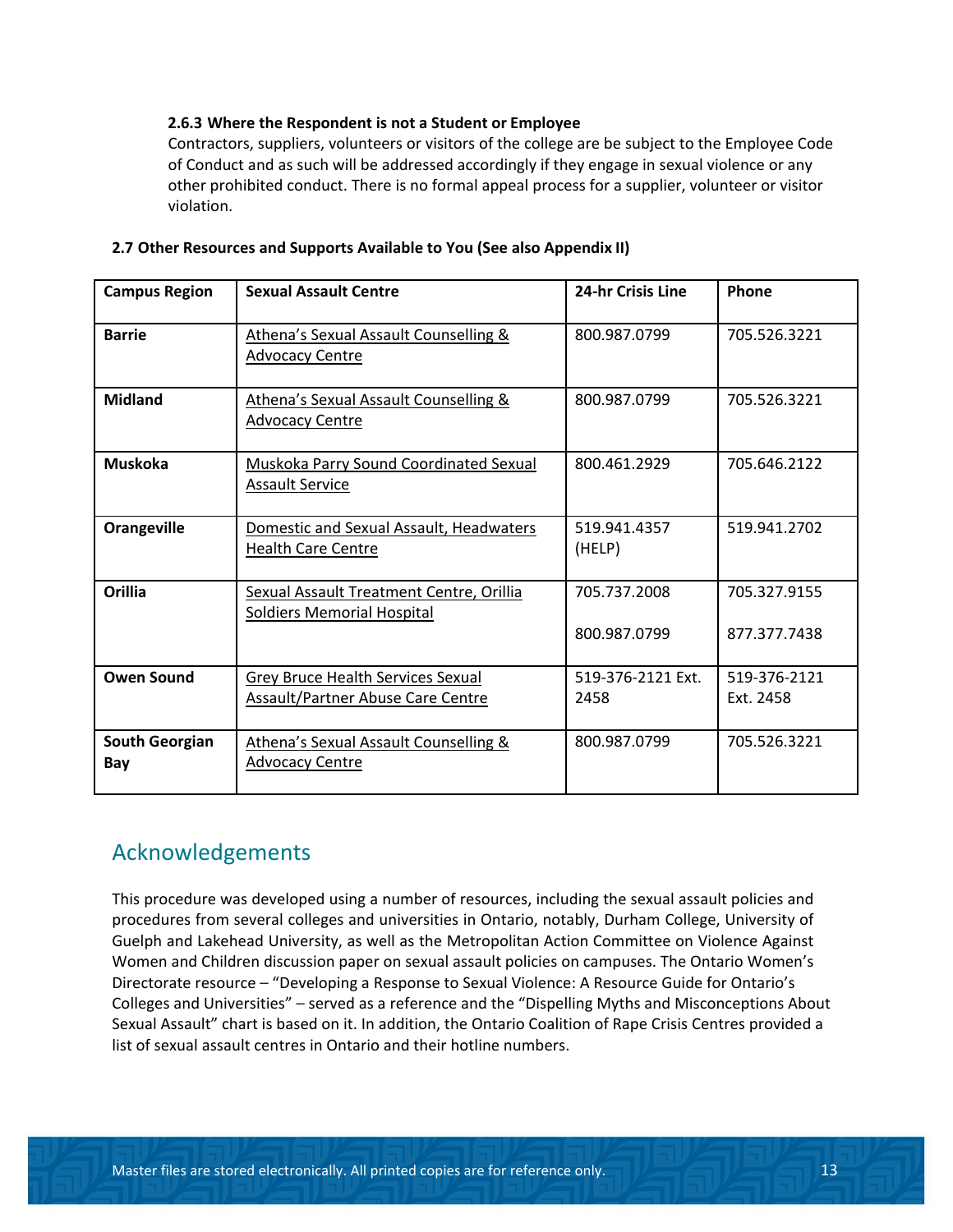## Related Materials

#### **APPENDIX I**

#### **Myths and Misconceptions**

#### **Use of the term "rape" in the context of sexual violence**

This procedure refers to sexual assault to align with the criminal offence contained in the *Criminal Code*. The word "rape" is no longer used in criminal statutes in Canada. The term was replaced many years ago to acknowledge that sexual violence is not about sex but is about acts of psychological and physical violence. The term "sexual assault" provides a much broader definition and criminalizes unwanted behaviour such as touching and kissing as well as unwanted oral sex and vaginal and anal intercourse. Although the term no longer has a legal meaning in Canada, the term rape is still commonly used.

| <b>Myth</b>                                                                                    | Fact                                                                                                                                                                                                                                                                                                                                                                                                                                                                                               |
|------------------------------------------------------------------------------------------------|----------------------------------------------------------------------------------------------------------------------------------------------------------------------------------------------------------------------------------------------------------------------------------------------------------------------------------------------------------------------------------------------------------------------------------------------------------------------------------------------------|
| It wasn't rape, so it wasn't sexual<br>violence.                                               | Sexual assault and sexual violence encompass a broad range of<br>unwanted sexual activity. Any unwanted sexual contact is<br>considered to be sexual violence. A survivor can be severely<br>affected by all forms of sexual violence, including unwanted<br>fondling, rubbing, kissing, or other sexual acts. Many forms of<br>sexual violence involve no physical contact, such as stalking or<br>distributing intimate visual recordings. All of these acts are serious<br>and can be damaging. |
| Sexual assault can't happen to me or<br>anyone I know.                                         | Sexual assault can and does happen to anyone. People of all<br>socioeconomic and ethnic backgrounds are victims of sexual<br>assault, but the vast majority of sexual assaults happen to women<br>and girls. Young women, Indigenous women and women with<br>disabilities are at greater risk of experiencing sexual assault.                                                                                                                                                                      |
| Sexual assault is most often<br>committed by strangers.                                        | Someone known to the victim, including acquaintances, dating<br>partners, and common-law or married partners, commit<br>approximately 75 per cent of sexual assaults.                                                                                                                                                                                                                                                                                                                              |
| Sexual assault is most likely to happen<br>outside in dark, dangerous places.                  | The majority of sexual assaults happen in private spaces like a<br>residence or private home.                                                                                                                                                                                                                                                                                                                                                                                                      |
| If an individual doesn't report to the<br>police, it wasn't sexual assault.                    | Just because a victim doesn't report the assault doesn't mean it<br>didn't happen. Fewer than one in 10 victims report the crime to the<br>police.                                                                                                                                                                                                                                                                                                                                                 |
| It's not a big deal to have sex with<br>someone while they are drunk, stoned<br>or passed out. | If a person is unconscious or incapable of consenting due to the use<br>of alcohol or drugs, they cannot legally give consent. Without<br>consent, it is sexual assault.                                                                                                                                                                                                                                                                                                                           |

#### **DISPELLING THE MYTHS AND MISCONCEPTIONS ABOUT SEXUAL ASSAULT**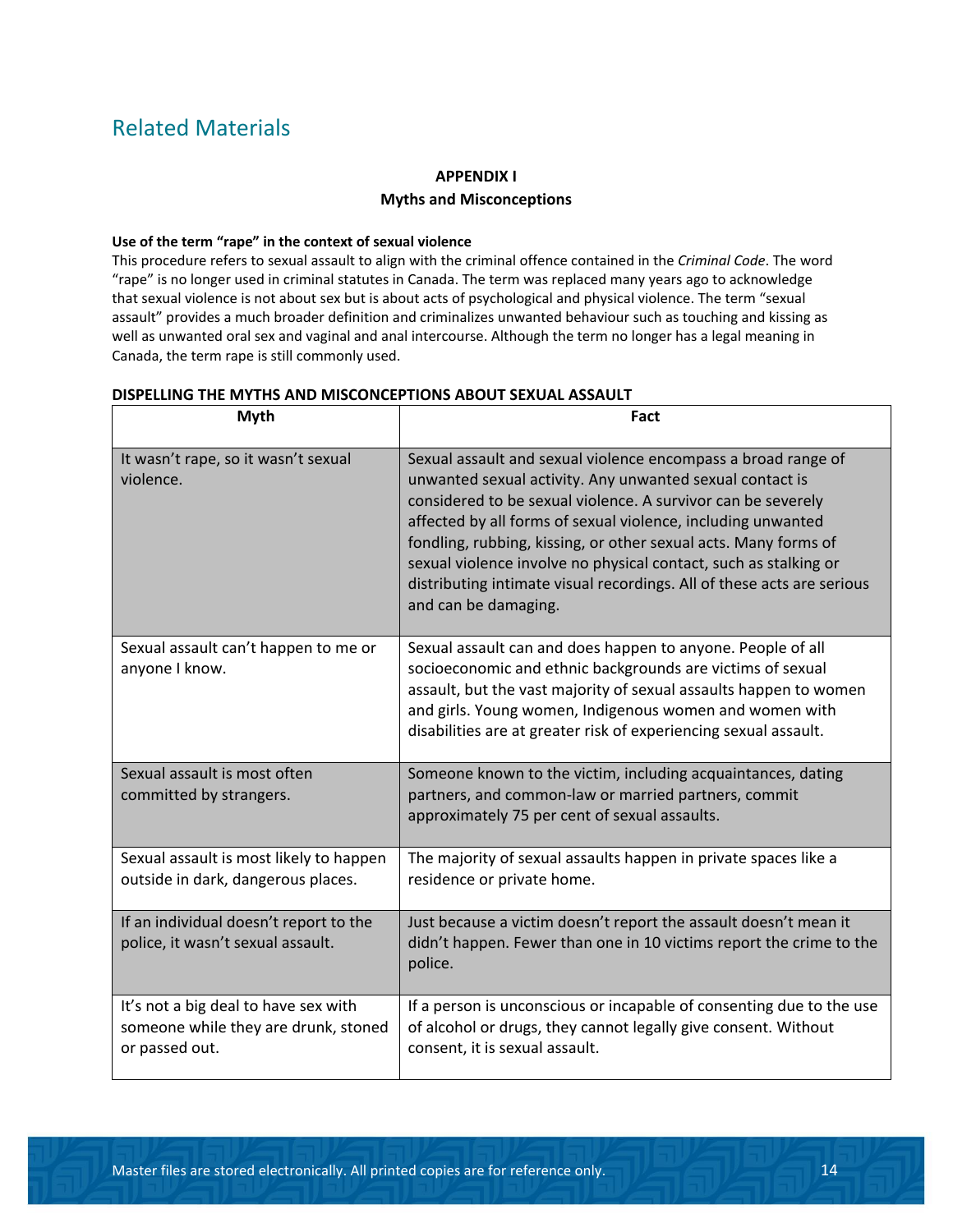| <b>Myth</b>                                                                                                                                                  | Fact                                                                                                                                                                                                                                                                                                                                                         |  |
|--------------------------------------------------------------------------------------------------------------------------------------------------------------|--------------------------------------------------------------------------------------------------------------------------------------------------------------------------------------------------------------------------------------------------------------------------------------------------------------------------------------------------------------|--|
| If the victim didn't scream or fight<br>back, it probably wasn't sexual assault.<br>If the victim does not fight back, the<br>sexual assault is their fault. | When an individual is sexually assaulted they may become<br>paralyzed with fear and be unable to fight back. The person may be<br>fearful that if they struggle, the perpetrator will become more<br>violent.                                                                                                                                                |  |
| If you didn't say no, it must be your<br>fault.                                                                                                              | People who commit sexual assault/abuse are trying to gain power<br>and control over their victim. They want to make it extremely<br>difficult, if not impossible, for their victim to say no. A person does<br>not need to actually say the word "no" to make it clear that they did<br>not want to participate. The focus in consent is on hearing a "yes". |  |
| If a woman isn't crying or visibly upset,<br>it probably wasn't a serious sexual<br>assault.                                                                 | Every woman responds to the trauma of sexual assault differently.<br>She may cry or she may be calm. She may be silent or very angry.<br>Her behaviour is not an indicator of her experience. It is important<br>not to judge a woman by how she responds to the assault.                                                                                    |  |
| If someone does not have obvious<br>physical injuries, like cuts or bruises,<br>they probably were not sexually<br>assaulted.                                | Lack of physical injury does not mean that a person wasn't sexually<br>assaulted. An offender may use threats, weapons, or other coercive<br>actions that do not leave physical marks. The person may have been<br>unconscious or been otherwise incapacitated.                                                                                              |  |
| If it really happened, the victim would<br>be able to easily recount all the facts<br>in the proper order.                                                   | Shock, fear, embarrassment and distress can all impair memory.<br>Many survivors attempt to minimize or forget the details of the<br>assault as a way of coping with trauma. Memory loss is common<br>when alcohol and/or drugs are involved.                                                                                                                |  |
| Individuals lie and make up stories<br>about being sexually assaulted; and<br>most reports of sexual assault turn out<br>to be false.                        | According to Statistics Canada, fewer than one in 10 sexual assault<br>victims report the crime to the police. Approximately 2 per cent of<br>sexual assault reports are false.<br>The number of false reports for sexual assault is very low. Sexual<br>assault carries such a stigma that many people prefer not to report.                                |  |
| Persons with disabilities don't get<br>sexually assaulted.                                                                                                   | Individuals with disabilities are at a high risk of experiencing sexual<br>violence or assault. Those who live with activity limitations are over<br>two times more likely to be victims of sexual assault than those who<br>are able-bodied.                                                                                                                |  |
| A spouse or significant other cannot<br>sexually assault their partner.                                                                                      | Sexual assault can occur in a married or other intimate partner<br>relationship. The truth is, sexual assault occurs ANY TIME there is<br>not consent for sexual activity of any kind. Being in a relationship                                                                                                                                               |  |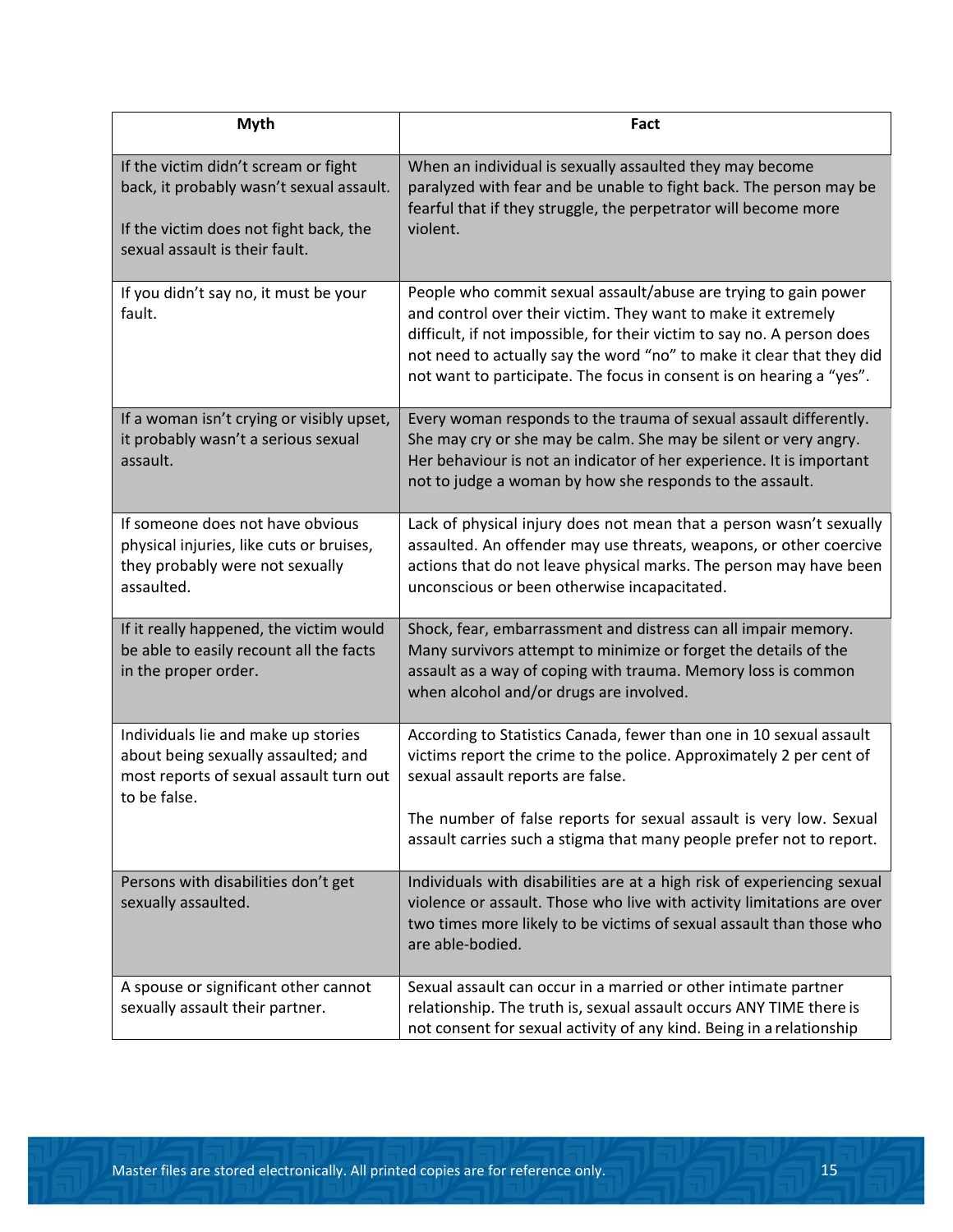| Myth                                                                                          | Fact                                                                                                                                                                                                                                                                                                                                                                                                                                                |  |
|-----------------------------------------------------------------------------------------------|-----------------------------------------------------------------------------------------------------------------------------------------------------------------------------------------------------------------------------------------------------------------------------------------------------------------------------------------------------------------------------------------------------------------------------------------------------|--|
|                                                                                               | does not exclude the possibility of, or justify, sexual assault. A<br>person has the right to say "no" at ANY point.                                                                                                                                                                                                                                                                                                                                |  |
| People who are sexually assaulted<br>"ask for it" by their provocative<br>behaviour or dress. | This statement couldn't be more hurtful or wrong. Nobody deserves<br>to be sexually assaulted. Someone has deliberately chosen to be<br>violent toward someone else; to not get consent. Nobody asks to be<br>assaulted. Ever. No mode of dress, no amount of alcohol or drugs<br>ingested, no matter what the relationship is between the survivor<br>and the perpetrator or what the survivor's occupation is, sexual<br>assault is always wrong. |  |
| Sexual assault only happens to<br>women.                                                      | Not true. The majority of sexual assaults are committed against<br>women by men, but people of all genders, from all backgrounds<br>have been/can be assaulted.                                                                                                                                                                                                                                                                                     |  |
| Sexual abuse of males is rare.                                                                | According to Statistics Canada, six per cent of males 15 or over<br>reported that they had experienced sexual victimization. Sexual<br>assault/abuse occurs in every economic, ethic, age and social group.                                                                                                                                                                                                                                         |  |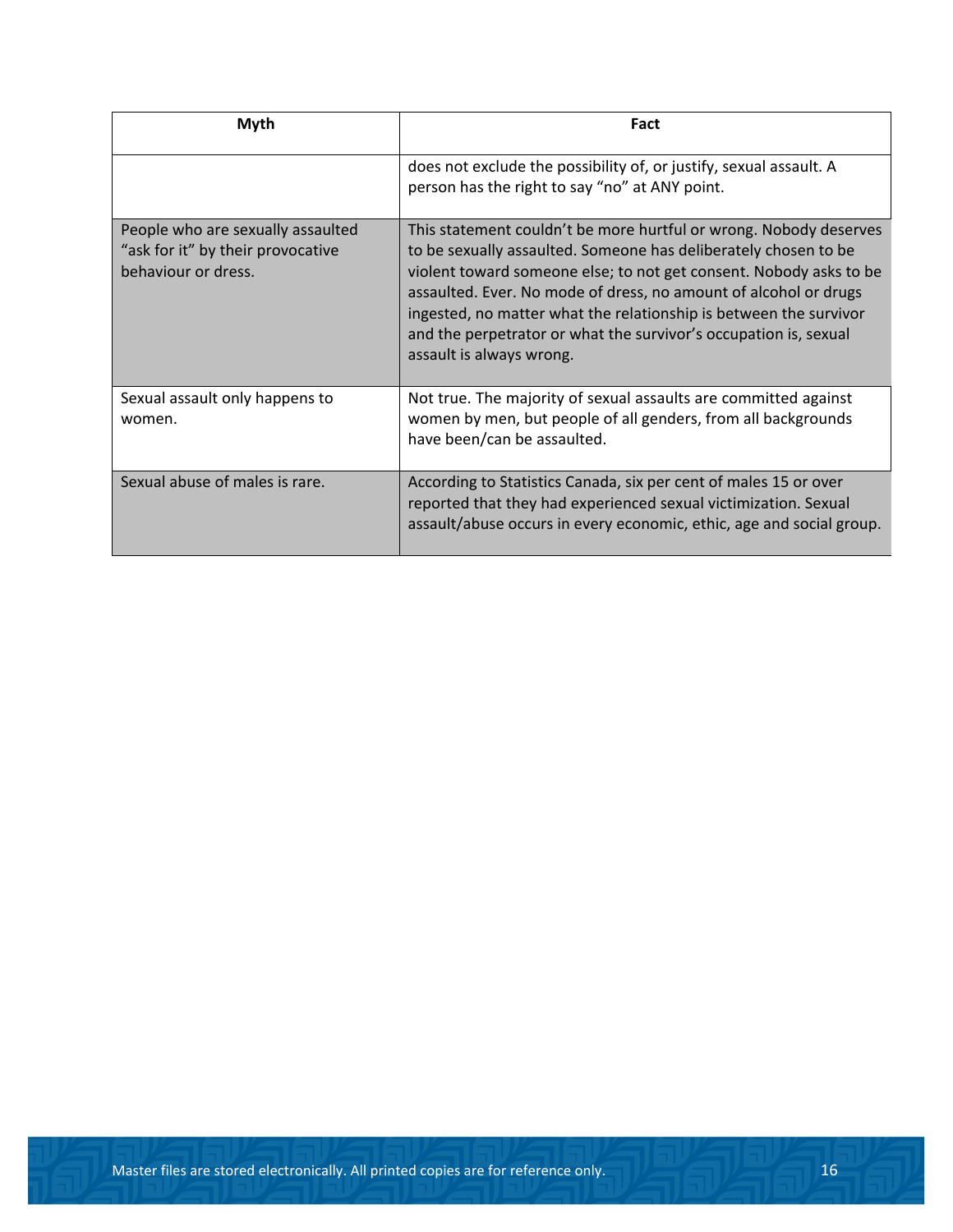**APPENDIX II Sexual Assault Supports and Resources in Georgian College's Catchment Area**

| <b>Region in Ontario</b>  | <b>Sexual Assault Centre</b>                                                         | <b>24-hour Crisis Line</b>   | <b>Office Phone</b>          |
|---------------------------|--------------------------------------------------------------------------------------|------------------------------|------------------------------|
| <b>Barrie</b>             | <b>Athena's Sexual Assault Counselling &amp;</b><br><b>Advocacy Centre</b>           | 800.987.0799                 | 705.526.3221                 |
| <b>Midland</b>            | <b>Athena's Sexual Assault Counselling &amp;</b><br><b>Advocacy Centre</b>           | 800.987.0799                 | 705.526.3221                 |
| <b>Muskoka</b>            | Muskoka Parry Sound Coordinated<br><b>Sexual Assault Service</b>                     | 800.461.2929                 | 705.646.2122                 |
| <b>Orangeville</b>        | Domestic and Sexual Assault,<br><b>Headwaters Health Care Centre</b>                 | 519.941.4357 (HELP)          | 519.941.2702                 |
| <b>Orillia</b>            | Sexual Assault Treatment Centre,<br><b>Orillia Soldiers Memorial Hospital</b>        | 705.737.2008<br>800.987.0799 | 705.327.9155<br>877.377.7438 |
| <b>Owen Sound</b>         | <b>Grey Bruce Health Services Sexual</b><br><b>Assault/Partner Abuse Care Centre</b> | 519-376-2121 Fxt.<br>2458    | 519-376-2121 Ext.<br>2458    |
| <b>South Georgian Bay</b> | Athena's Sexual Assault Counselling &<br><b>Advocacy Centre</b>                      | 800.987.0799                 | 705.526.3221                 |

#### **Sexual Assault Centres (Ontario)**

| <b>Region in Ontario</b> | <b>Sexual Assault Centre</b>                          | <b>24-hour Crisis Line</b> | <b>Office Phone</b> |
|--------------------------|-------------------------------------------------------|----------------------------|---------------------|
| Algoma                   | Women In Crisis Algoma                                | 877.759.1230               | 705.759.1230        |
| (Sault Ste. Marie)       |                                                       |                            |                     |
| <b>Belleville.Quinte</b> | Sexual Assault Centre for Quinte &<br><b>District</b> | 877.544.6424               | 613.967.6300        |
| <b>Brant</b>             | <b>Sexual Assault Centre of Brant</b>                 | 519.751.3471               | 519.751.1164        |
| <b>Bruce County</b>      | Women's House Serving Bruce and                       | 866.578.5566               | 519.372.1113        |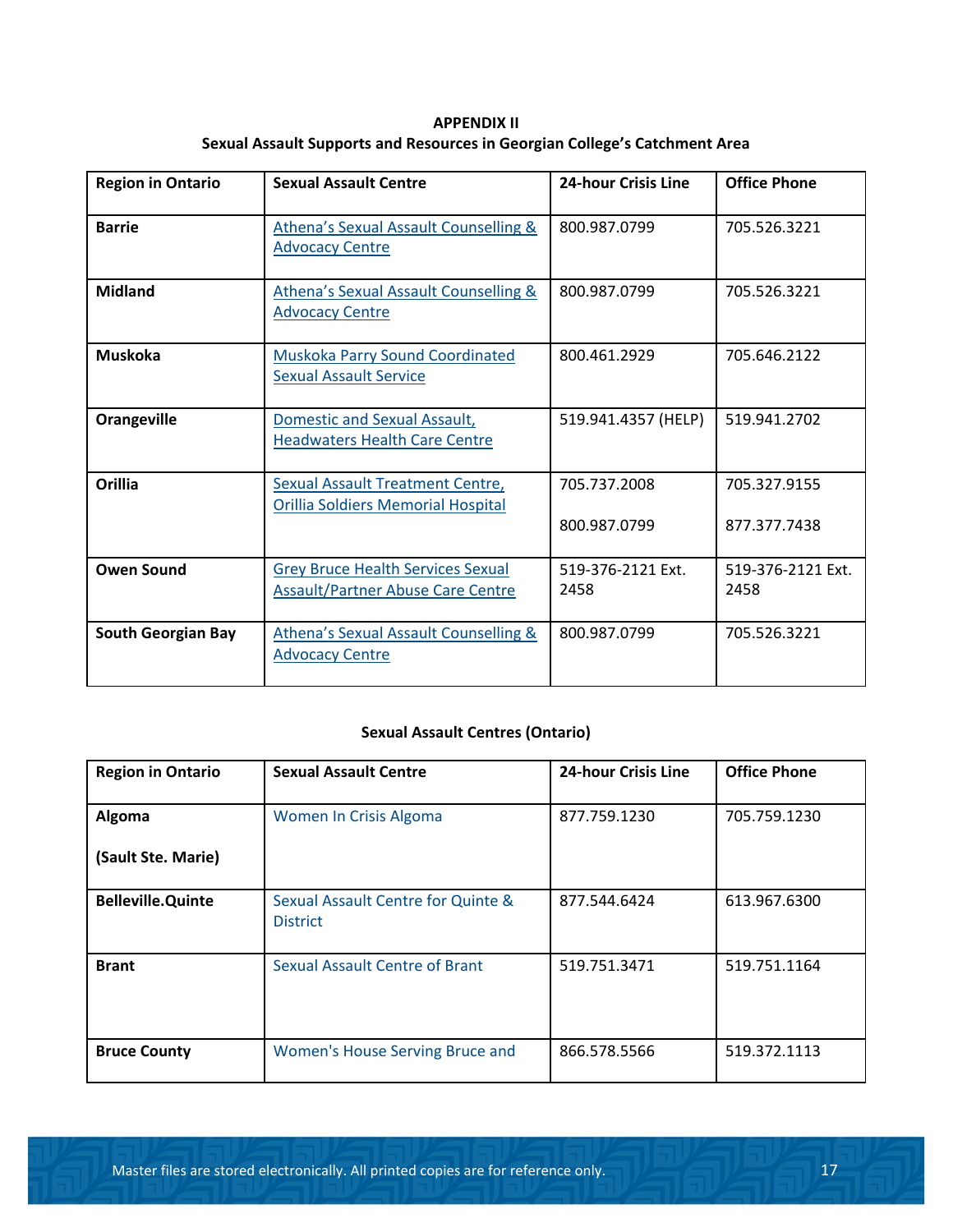|                                      | <b>Grey: Sexual Assault Services</b>                                           |                                        |              |
|--------------------------------------|--------------------------------------------------------------------------------|----------------------------------------|--------------|
| Chatham.Kent                         | <b>Chatham-.Kent Sexual Assault Crisis</b><br>Centre                           | 519.354.8688                           | 519.354.8908 |
| <b>Cornwall</b>                      | <b>Sexual Assault Support Services for</b><br>Women, Cornwall                  | English:                               | 613.932.1755 |
|                                      |                                                                                | 613.932.1603                           |              |
|                                      |                                                                                | French:                                |              |
|                                      |                                                                                | 613.932.1705                           |              |
| <b>Dufferin County</b>               | <b>Dufferin Child &amp; Family Services</b>                                    | 519.941.1530                           | 519.941.1530 |
|                                      |                                                                                |                                        |              |
|                                      | <b>Family Transition Place</b>                                                 | 1.800.265.9178 or<br>text 519.278.5410 | 519.942.4122 |
| <b>East Algoma</b>                   | <b>Counselling Centre of East Algoma</b>                                       | 800.721.0077                           | 705.848.2585 |
| (Elliot Lake)                        |                                                                                |                                        |              |
| Guelph.Wellington                    | Guelph-Wellington Women in Crisis                                              | 519.836.5710                           | 519.836.1110 |
|                                      |                                                                                | 800.265.7233                           |              |
| <b>Halton</b>                        | <b>Sexual Assault &amp; Violence Intervention</b><br><b>Services of Halton</b> | 905.875.1555                           | 906.825.3622 |
| (Oakville)                           |                                                                                |                                        |              |
| Hamilton                             | Sexual Assault Centre Hamilton &<br>Area (SACHA)                               | 905.525.4162                           | 905.525.4573 |
| Kawartha<br>(Peterborough &<br>Area) | <b>Kawartha Sexual Assault Centre</b>                                          | 705.741.0260                           | 705.748.5901 |
| Kenora                               | <b>Kenora Sexual Assault Centre</b>                                            | 807.468.7233                           | 807.468.7958 |
|                                      |                                                                                | 800.565.6161                           |              |
| Kingston                             | <b>Sexual Assault Centre Kingston</b>                                          | 613.544.6424<br>877.544.6424           | 613.545.0762 |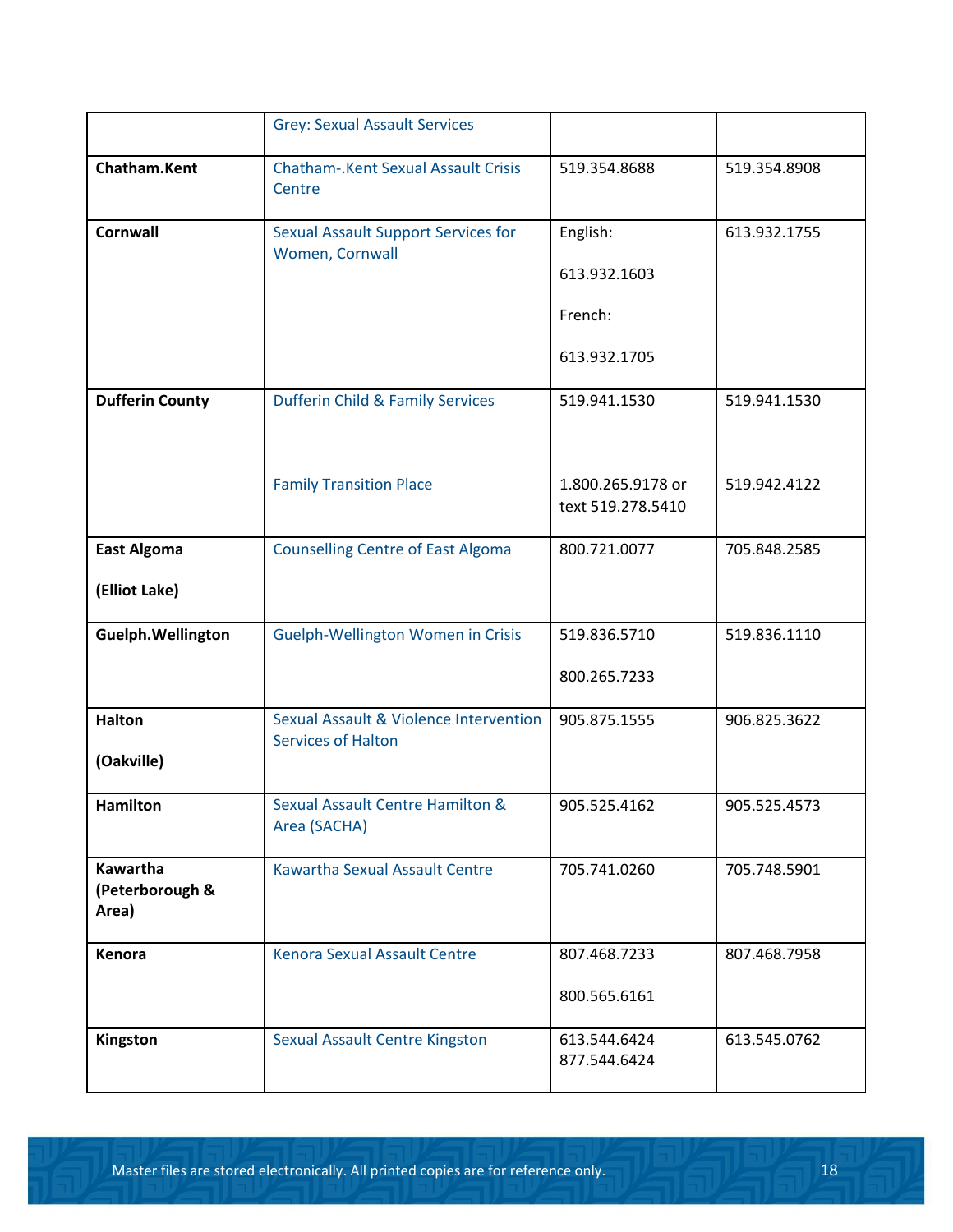| Waterloo                                   | <b>Sexual Assault Support Centre of</b><br><b>Waterloo Region</b> | 519.741.8633                 | 519.571.0121                 |
|--------------------------------------------|-------------------------------------------------------------------|------------------------------|------------------------------|
| <b>London &amp; Middlesex</b>              | Sexual Assault Centre London                                      | 519.438.2272<br>877.529.2272 | 519.439.0844                 |
| <b>Muskoka</b>                             | Muskoka Parry Sound Coordinated<br><b>Sexual Assault Service</b>  | 800.461.2929                 | 705.646.2122<br>877.406.1268 |
| <b>Niagara</b>                             | Niagara Region Sexual Assault Centre                              | 905.682.4584                 | 905.682.7258                 |
| <b>Nipissing</b>                           | Amelia Rising Sexual Assault Centre of<br><b>Nipissing</b>        | 705.476.3355                 | 705.840.2403                 |
| Oshawa-.Durham                             | Oshawa-Durham Rape Crisis Centre                                  | 905.668.9200                 | 905.444.9672                 |
| <b>Ottawa SASC</b>                         | <b>Sexual Assault Support Centre of</b><br><b>Ottawa</b>          | 613.234.2266                 | 613.725.2160                 |
| <b>Ottawa RCC</b>                          | <b>Ottawa Rape Crisis Centre</b>                                  | 613.562.2333                 | 613.562.2334                 |
| Peel                                       | Hope 24/7: Sexual Assault Centre of<br>Peel                       | 800.810.0180                 | 905.792.0821                 |
| Renfrew                                    | Women's Sexual Assault Centre of<br><b>Renfrew County</b>         | 800.663.3060                 | $613.735 - 5551$             |
| Sarnia-Lambton                             | <b>Sexual Assault Survivors' Centre</b><br>Sarnia-Lambton         | 519.337.3320                 | 519.337.3154                 |
| <b>South Georgian Bay</b><br>(Collingwood) | Athena's Sexual Assault Counselling &<br><b>Advocacy Centre</b>   | 705.737.2008<br>800.987.0799 | 705.737.2884                 |
| <b>Sudbury</b>                             | <b>Voices for Women</b>                                           |                              | 705.523.7100 ext.<br>2647    |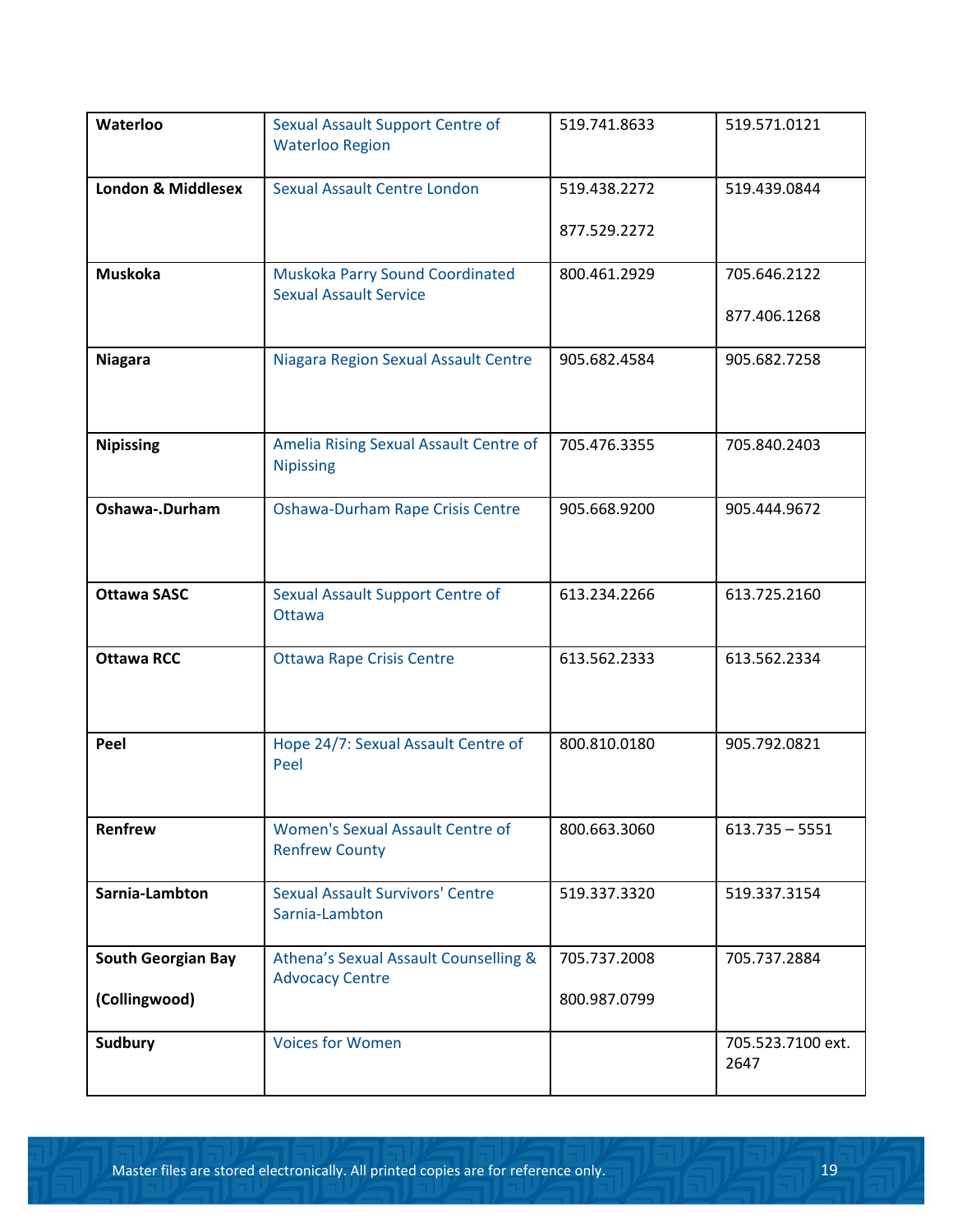|                      | Sudbury                                                                             |                              |              |
|----------------------|-------------------------------------------------------------------------------------|------------------------------|--------------|
| <b>Thunder Bay</b>   | Thunder Bay Sexual Abuse & Sexual<br><b>Assault Counselling &amp; Crisis Centre</b> | 807.344.4502                 | 807.345.0894 |
| <b>Timmins</b>       | <b>Timmins and Area Women in Crisis</b>                                             | 877.268.8380                 | 705.268.8381 |
| <b>Toronto</b>       | <b>Multicultural Women Against</b><br>Rape/Toronto Rape Crisis Centre               | 416.597.8808                 | 416.597.1171 |
| <b>Windsor-Essex</b> | <b>Sexual Assault Crisis Centre of Essex</b><br>County                              | 519.253.9667                 | 519.253.3100 |
| York                 | <b>Women's Support Network of York</b><br>Region                                    | 800.263.3646<br>905-895-7313 | 905-895-3646 |

**Pour le support francophone aux femmes victimes d'agression sexuelle, visite[z Action ontarienne](http://aocvf.ca/services-aux-femmes/) [contre la violence faite aux femmes,](http://aocvf.ca/services-aux-femmes/) ou les CALACS (Francophone Sexual Assault Centres in Ontario):**

Centre Passerelle pour femmes: CALACS du Nord de l'Ontario [centrepasserelle.ca](http://centrepasserelle.ca/) C.P. 849 Timmins, ON P4N 7G7 705.360..5657

Centre francophone d'aide et de lutte contre les agressions à caractère sexuel d'Ottawa [calacs.ca](http://calacs.ca/) 40 rue Cobourg Ottawa, ON K1N 8Z6 613.789..8096 [calacs@calacs.ca](mailto:calacs@calacs.ca)

Centre Novas: Centre francophone d'aide et de lutte contre les agressions à caractère sexuel de Prescott.Russell [centrenovas.ca](http://centrenovas.ca/) C.P. 410, Casselman,ON K0A 1M0 613.764..5700 1.866.772..9922, poste 221 [administration@centrenovas.ca](mailto:administration@centrenovas.ca)

Carrefour des femmes du Sud. Ouest de l'Ontario: CALACS de la région du Sud.Ouest [carrefourfemmes.on.ca](http://carrefourfemmes.on.ca/) Casier Postal 774, London, ON N6A 4Y8 519.858..0954 1.888.858..0954 [bienvenue@carrefourfemmes.on.ca](mailto:bienvenue@carrefourfemmes.on.ca)